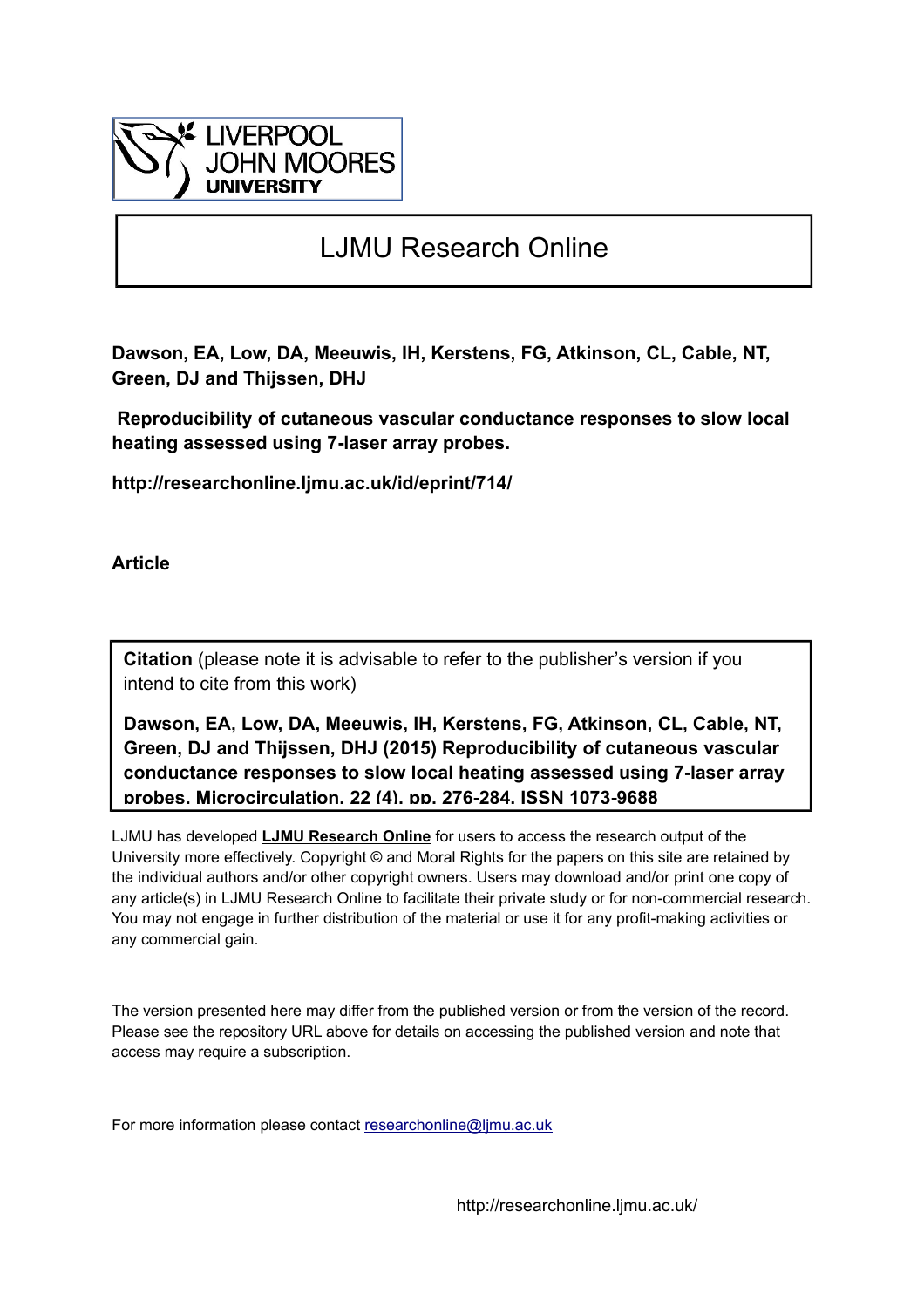# **REPRODUCIBILITY OF CUTANEOUS VASCULAR CONDUCTANCE RESPONSES TO SLOW LOCAL HEATING ASSESSED USING 7-LASER ARRAY PROBES**

Ellen A. Dawson $<sup>1</sup>$ </sup> David A.  $Low<sup>1</sup>$ Iris H.M. Meeuwis $<sup>1</sup>$ </sup> Floor G. Kerstens<sup>1</sup> Ceri L. Atkinson<sup>3</sup> N. Timothy  $Cable<sup>1</sup>$ Daniel J. Green<sup>1,3</sup> Dick H.J. Thiissen $1,2$ 

*1 Research Institute for Sport and Exercise Science, Liverpool John Moores University,*  Tom Reilly Building, Byrom Street, Liverpool L3 3AF, United Kingdom <sup>2</sup>*Department of Physiology*, Radboud University Nijmegen Medical Centre, the Netherlands *3 School of Sport Science, Exercise and Health,* The University of Western Australia, Crawley, Western Australia, 6009

> **Running Title**: Reproducibility of skin blood flow

# **Total number of words**: **5350 Total number of figures**: **2 Total number of tables**: **4**

# **Author for Correspondence:**

Dick HJ Thijssen Professor of Cardiovascular Physiology and Exercise Research Institute for Sport and Exercise Sciences Liverpool John Moores University, Byrom Street, L3 3AF, Liverpool (United Kingdom) **Email**: d.thijssen@ljmu.ac.uk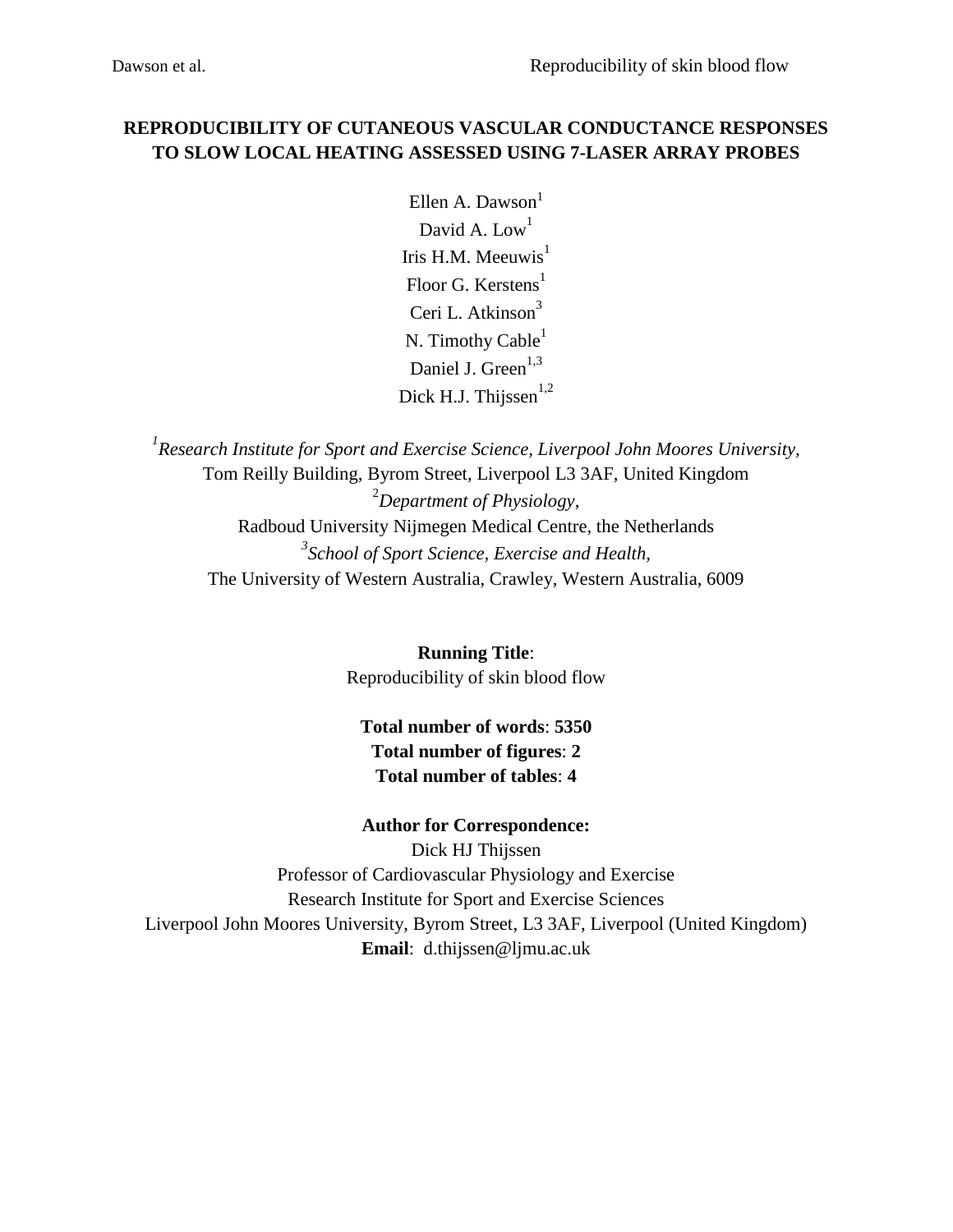#### **ABSTRACT**

**Objective**. Gradual local heating of the skin induces a largely nitric oxide(NO)-mediated vasodilatation. However, use of this assessment of microvascular health is limited because little is known about its reproducibility.

**Methods.** Healthy volunteers (n=9) reported twice to the laboratory. Cutaneous vascular conductance (CVC), derived from laser Doppler flux and mean arterial pressure, was examined in response to a standardised local heating protocol (0.5ºC per 150s from 33-42ºC, followed by 20-minutes at 44ºC). Skin responses were examined at two locations on the forearm (betweensite). Heating was repeated after a break of 24-72 hours (between-day). Reproducibility of skinresponses at 33-42ºC is presented for absolute CVC and relative CVC-responses corrected for maximal CVC at  $44^{\circ}$ C (%CVC<sub>max</sub>).

**Results**. Between-day reproducibility of baseline CVC and %CVC<sub>max</sub> for both sites was relatively poor (22-30%). At 42ºC, CVC and %CVCmax responses showed less variation (9-19%), whilst absolute CVC-responses at 44ºC were 14-17%. Between-day variation for %CVCmax increased when using data from site 1 on day 1, but site 2 on the subsequent day (25%). Conclusion. Day-to-day reproducibility of baseline laser Doppler-derived skin perfusion responses is poor, but acceptable when absolute and relative skin perfusion to a local gradual heating protocol is utilised and site-to-site variation is minimised.

**Keywords:** skin microcirculation; endothelial function; nitric oxide; local heating;

microvasculature

## **ABBREVIATIONS**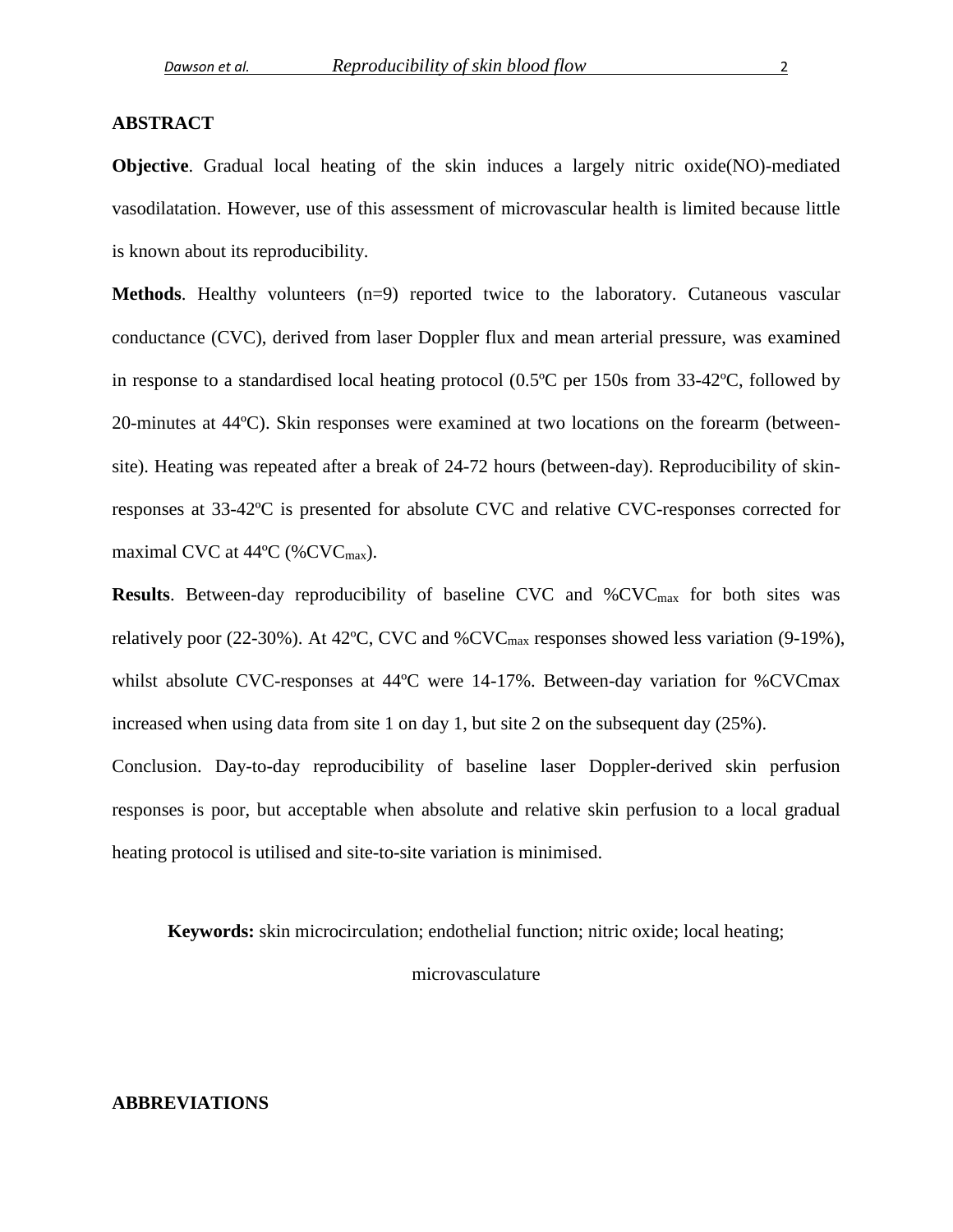| AR             | Axon-reflex                                                       |
|----------------|-------------------------------------------------------------------|
| <b>CV</b>      | Coefficient of variation                                          |
| <b>CVC</b>     | <b>Cutaneous Vascular Conductance</b>                             |
| %CVCmax        | CVC normalised to the maximal flux achieved during $44^{\circ}$ C |
| <b>LDF</b>     | <b>Laser Doppler Flowmetry</b>                                    |
| N <sub>O</sub> | Nitric Oxide                                                      |
| PU             | Perfusion units                                                   |
| <b>RBCF</b>    | Red blood cell flux                                               |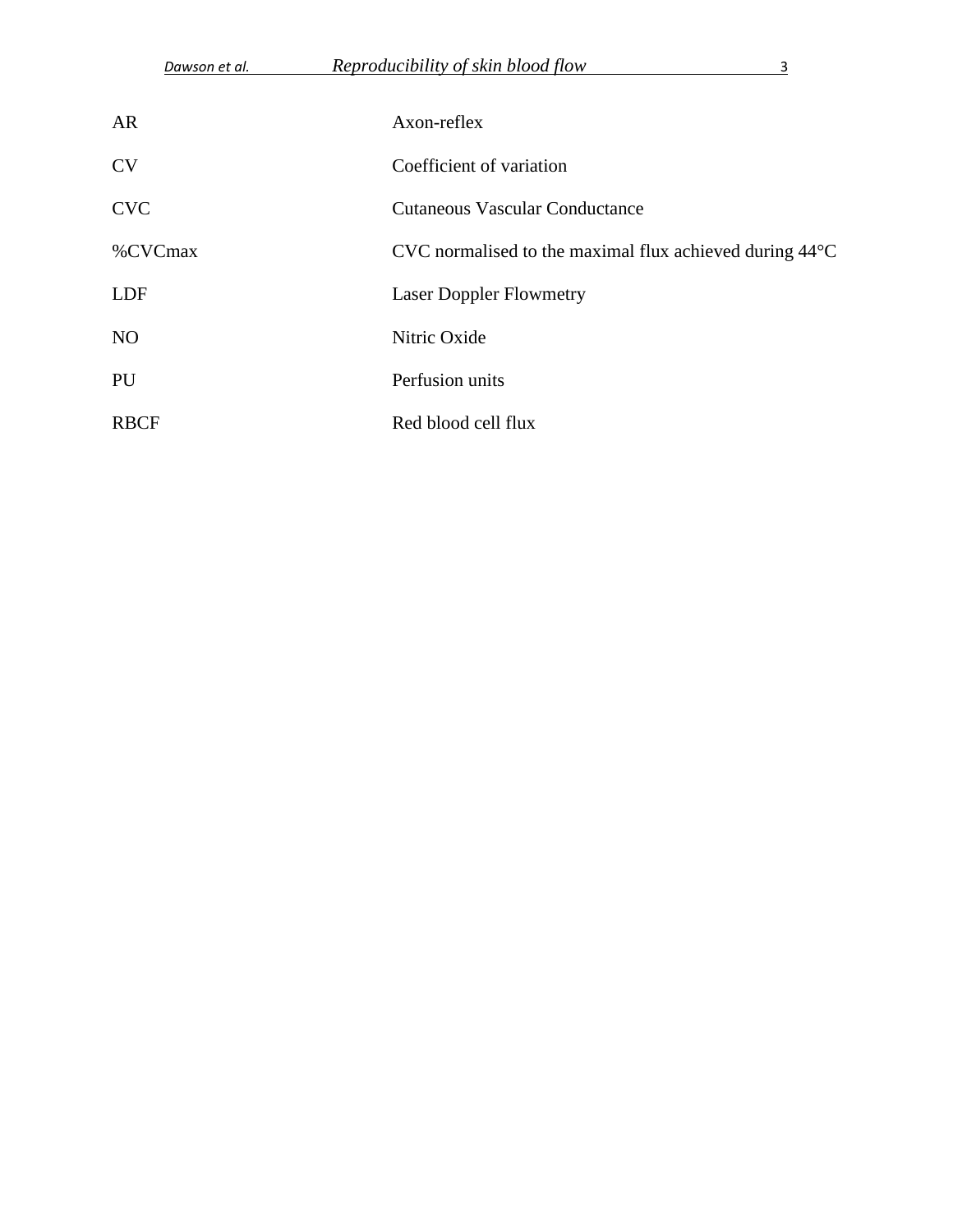#### **INTRODUCTION**

Recent studies suggest that microvascular abnormalities may represent the detectable manifestation of future cardiovascular disease, preceding abnormalities in larger conduit arteries and arterioles [\[2](#page-17-0)[,4](#page-17-1)[,18](#page-18-0)[,23](#page-19-0)[,29\]](#page-19-1). These observations support the clinical relevance of examining microvascular function. The cutaneous microcirculation is an easily accessible microvascular bed which is believed to reflect systemic microcirculatory function and health. Using laser-Doppler flowmetry (LDF), previous studies have examined skin responses to local heating protocols to explore (skin) microcirculatory function.

The cutaneous microcirculation in humans is under direct influence of neurogenic reflexes (e.g. axon-reflex) and locally released substances (e.g. nitric oxide (NO)), which contribute to the vasodilation that occurs during local heating [\[3](#page-17-2)[,8](#page-17-3)[,10](#page-17-4)[,11](#page-17-5)[,20\]](#page-18-1). The NO-mediated dilation is of special importance as NO is a potent anti-atherogenic agent, and inability of the endothelium to produce NO is an early atherogenic event [\[3](#page-17-2)[,4](#page-17-1)[,29\]](#page-19-1). Crucially, the rate of skin heating seems to alter the contribution of NO to local heating responses. Rapidly heating the skin by 0.5°C per 5 seconds causes an axon-reflex (AR)-mediated vasodilation, followed by gradual vasodilation that is perhaps 60-70% NO-mediated [\[3](#page-17-2)[,17](#page-18-2)[,20\]](#page-18-1). More recently, Black *et al.* found that slowly heating the skin (i.e. 0.5°C/5-min) avoids AR evocation and results in a largely NO-mediated vasodilatation [\[3\]](#page-17-2). Whilst the reproducibility of rapid heating protocols has been demonstrated to reach acceptable levels [\[12](#page-18-3)[,25\]](#page-19-2), no previous study explored the reproducibility of the largely NO-dependent, slow heating protocol introduced by Black and colleagues [\[3\]](#page-17-2). Such information is of particular importance in repeated measures experiments which aim to as the effect of interventions on microvascular function and health. We therefore examined the between-day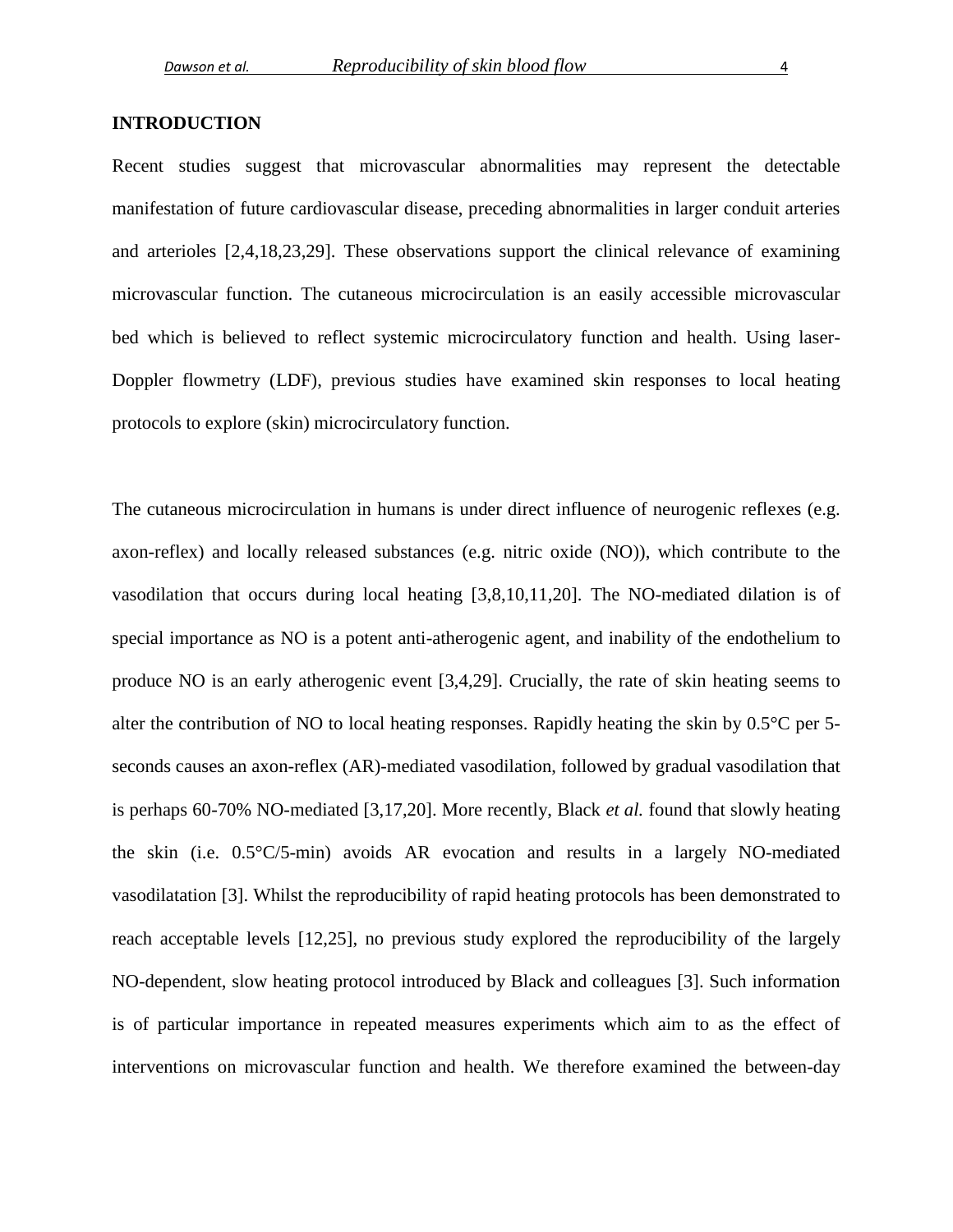variability of cutaneous vascular conductance measures derived in response to gradual skin heating in healthy subjects.

LDF is typically performed across a very small portion of the skin, which makes it difficult to use anatomical landmarks to ensure similar placement when performing repeated measurements. A significant portion of the between-day variation of cutaneous vascular conductance (CVC) responses to local heating may relate to errors in site re-selection. Indeed, significant betweensite variation is described for baseline CVC [\[7](#page-17-6)[,14](#page-18-4)[,27\]](#page-19-3). Since relatively little is known about the importance of variation in location on the CVC responses to local heating, we also assessed the between-site variation of assessment of cutaneous flow responses to local heating.

#### **MATERIALS AND METHODS**

#### **Subjects**

Nine (male N=5, female N=4) healthy subjects (aged 18-40 years) were recruited. Subjects with a history of cardiovascular disease, hypertension (systolic blood pressure ≥140 mmHg, diastolic blood pressure  $\geq 90$  mmHg [\[1\]](#page-17-7) or hypercholesterolemia (total cholesterol  $> 6.5$  mmol/l [\[22\]](#page-18-5), as well as regular smokers, were excluded. We also excluded individuals on drugs that influence the cardiovascular system and individuals taking vitamin or any other supplements. All females were tested during the early follicular phase of their menstrual cycle, because of the known hormonal influences on skin blood flow [\[5\]](#page-17-8). All procedures undertaken within this investigation were approved by the Ethics Committee of Liverpool John Moores University. This study was carried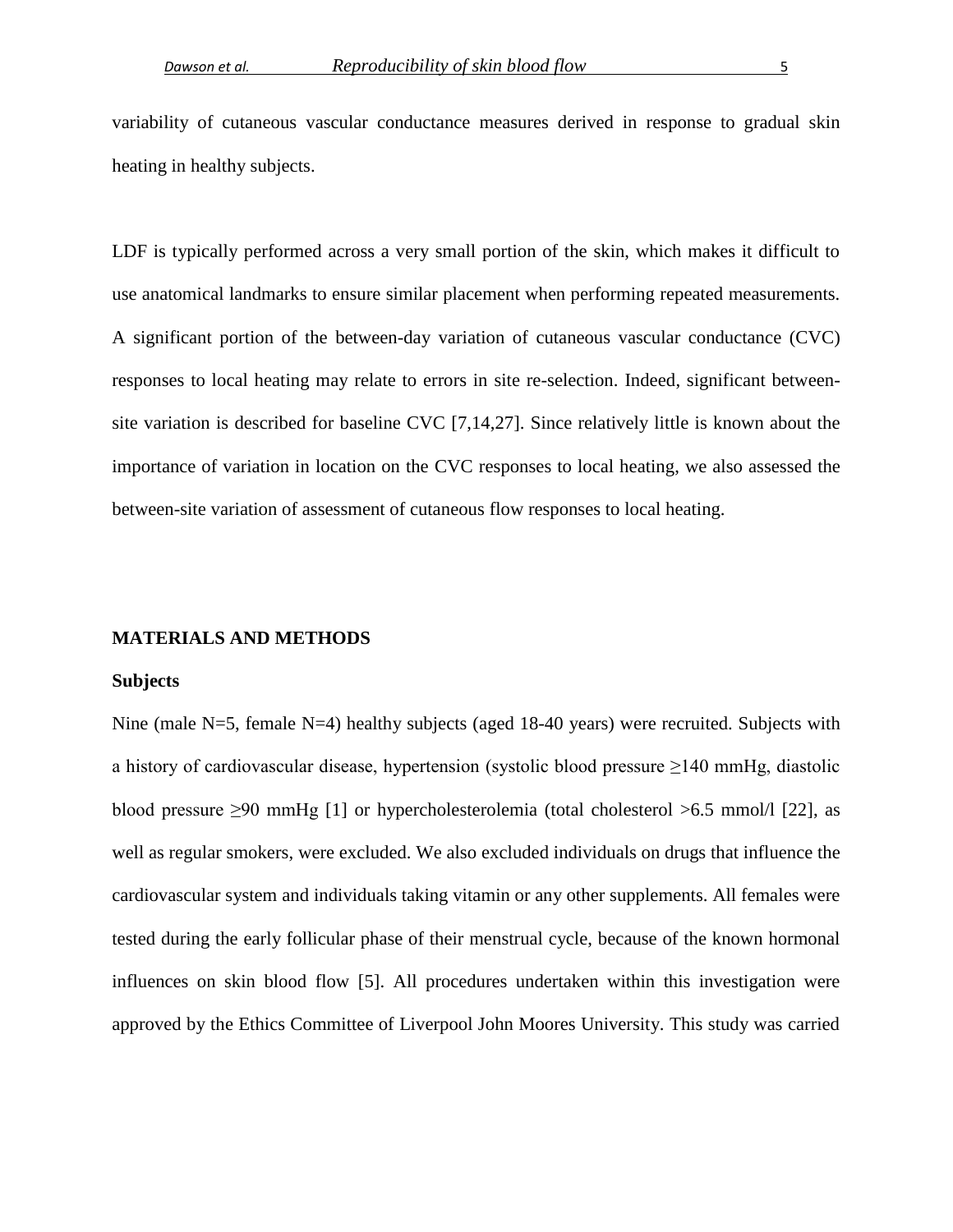out in accordance with the Declaration of Helsinki. Written informed consent was obtained from all subjects.

#### **Experimental Design**

All subjects reported twice to our laboratory. All studies were conducted in a quiet, temperature controlled environment. Subjects arrived after fasting for at least 6 hours and they were instructed to abstain from alcohol, caffeine and exercise for 24h prior to testing. Upon arrival, subjects were rested in the supine position on a bed and were instrumented for LDF measurements. Following a 20-minute rest period, baseline heart rate and blood pressure were assessed using an automated sphygmomanometer. Forearm skin responses to local heating (0.5ºC/150s from 33ºC to 42ºC, followed by a 20-minute period at 44ºC) were examined simultaneously at two distinct locations on the dominant forearm, separated by  $\sim$  5 cm, to allow for the assessment of between-site variation. After the protocol, the location of both assessment sites was marked, digital photos taken, and measurement of distances from anatomical landmarks recorded to ensure similar re-selection of the probe placement on the subsequent day. On Day 2, separated by at least 24-h (and a maximum of 72 hours) from Day 1, we repeated assessment of the CVC-responses to local heating at both locations. For each subject, all sessions were conducted at the same time of the day to eliminate the possible effects of the circadian rhythm on vascular function [\[15\]](#page-18-6).

#### **Experimental Measures**

Laser Doppler Flowmetry and local heating protocol. Two sites on the volar aspect of the dominant forearm were randomly chosen (avoiding visible veins) and separated by ~5cm. If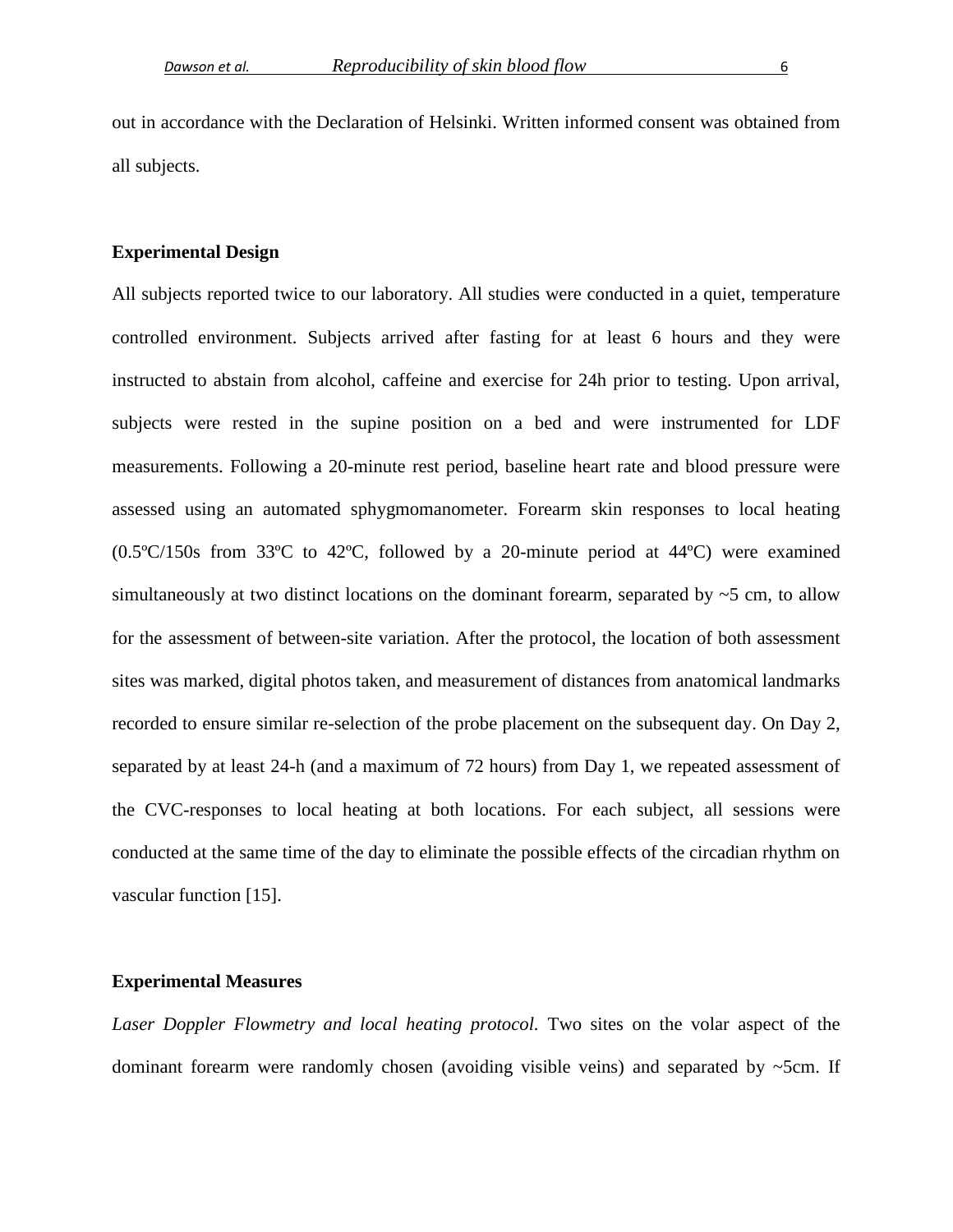necessary, laser Doppler probe sites on the forearm were shaved and cleaned 24h prior to testing to avoid any inflammatory response that would otherwise affect skin blood flow. At these sites, cutaneous blood flow was measured as cutaneous red blood cell flux (RBCF) using a laser Doppler flowmeter (Periflux system 5000, Perimed AB, Järfälla-Stockholm, Sweden) and LDF 7-laser array probes (model PF 413, Perimed AB). Local thermal hyperaemia was induced placing a heater disc on the selected forearm sites (Perimed 455, Perimed AB) which were connected to a heating unit (Peritemp 4005 heater, Perimed AB). Calibration of the laser Doppler probes was undertaken before and after the experiments using two generic points, 0 and 250 PU, in accordance with calibration guidelines using a zeroing disk and motility standard (Perimed AB, Sweden). Laser Doppler probes were placed into the heater disc and both heaters and probes were firmly attached to the skin using double-sided stickers and medical tape.

Baseline skin blood flow measures were recorded with the local heating disc temperatures set at 33°C for 10 minutes. The temperature was then slowly raised in steps of 0.5°C per 150s to 42°C [\[3\]](#page-17-2). This was followed by a continuous recording at 42°C for 30 min. Subsequently, after confirming the presence of a perfusion plateau, temperature was increased to 44°C for an additional 20 minutes to obtain an index of maximal cutaneous blood flow [\[13](#page-18-7)[,16](#page-18-8)[,30\]](#page-19-4).

*Hemodynamics.* Heart rate and blood pressure were recorded at the beginning and at the end of the 20-minute resting period using the arm distinct from that used for LDF measurements. Subsequently, mean arterial pressure and heart rate were recorded every 5 minutes during the local heating protocol using a Dinamap automatic monitor (Dinamap V100, GE Healthcare, UK). These repeated blood pressure measurements were used to calculate cutaneous vascular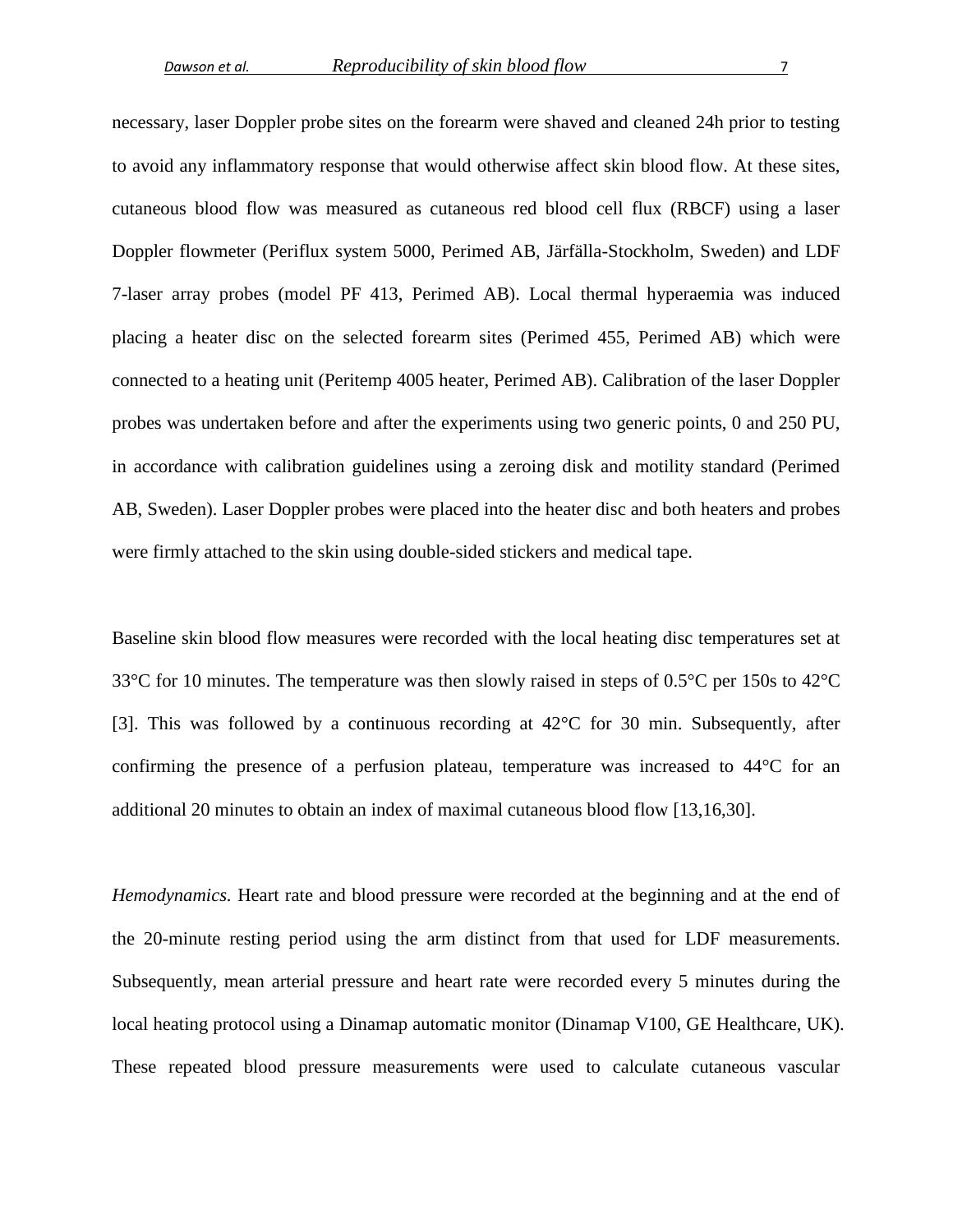conductance (CVC) for the relevant subsequent 5 minute period, which accounts for skin blood flow changes which occur as a result of changes in blood pressure [\[7,](#page-17-6)[20\]](#page-18-1).

#### **Data analysis**

Cutaneous red blood cell flux is expressed in perfusion units (PUs) and reflects local cutaneous blood flow. The change in cutaneous blood flow is expressed as cutaneous vascular conductance (CVC), defined as flux divided by mean arterial pressure (in PU/mmHg) [\[7\]](#page-17-6). Baseline laser Doppler flux was averaged over 10 minutes. The plateau phases during heating at 42°C and 44°C were averaged over the last 5-minutes of the protocol. Positive and negative spikes in the data points, due to unwanted movement of the subject, were identified and deleted. Subsequently, data were presented as absolute flux (CVC; baseline, 42°C and 44°C), whilst data at baseline and 42 $\rm{°C}$  were also normalised to the maximum flux achieved during 44 $\rm{°C}$  (%CVC<sub>max</sub>). All data were collected in LabChart 7.0 (ADInstruments, Dunedin, New Zealand).

#### **Statistics**

Data were expressed as mean±SD. Statistical significance was set at P<0.05. The coefficient of variation (CV) was calculated to test the between-day reproducibility of the CVC and  $%$ CVC<sub>max</sub> at baseline, 42ºC and 44ºC for both sites [\[11,](#page-17-5)[25,](#page-19-2)[31\]](#page-19-5). To examine between-site variation, CV was calculated by comparing site 1 *versus* site 2 at the different time-points (baseline, 42ºC and 44ºC), and by calculating the between-day reproducibility using site 1 and site 2.

Before calculating the CV, a natural logarithmic transformation was applied to correct for heteroscedasticity of the data. The CV was calculated following the classical approach based on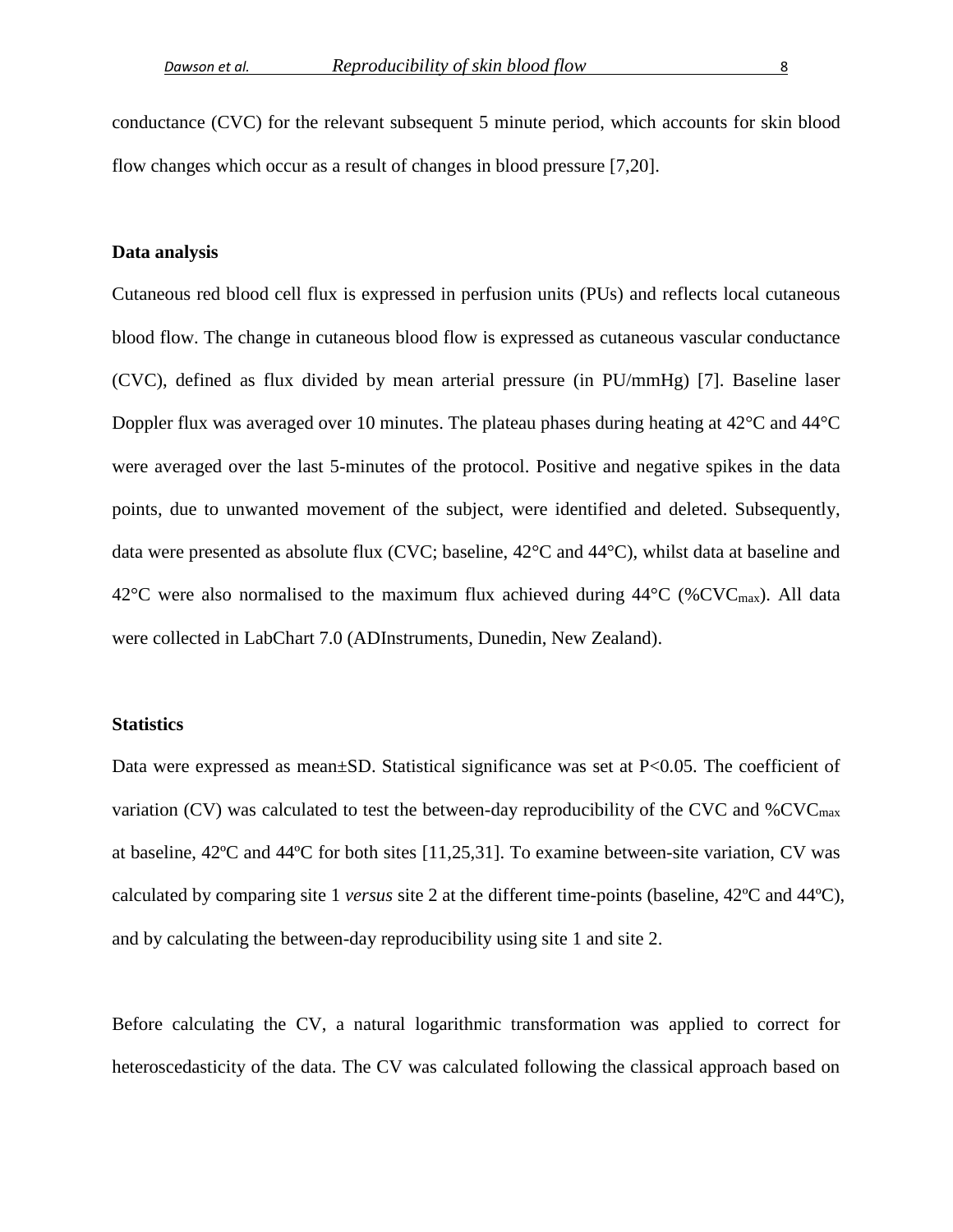the pooled SD. Briefly, the root mean square of the error term (square root of the error term of the adjusted mean squares) of an ANOVA was used to calculate the pooled variance. After logtransformation, the CV was calculated by√ [exp(var)−1]×100, where exp(var) is the exponent of the pooled variation. In addition, a 95% CI (confidence interval) of the CV was calculated, based on the variation of the log-transformed data and the  $\gamma$ 2 distribution ( $\sqrt{\gamma}$ [exponent(degrees of freedom×variation/γ2 distribution)−1]×100). A CV of <10% is considered good and <20% is acceptable for biological variables [\[28\]](#page-19-6). Bland Altman plots were constructed to demonstrate variability at an individual level. A paired t-test was used to determine significant differences between measures and a linear regression was used to assess proportional bias. A two way ANOVA was used to determine changes in blood pressure. Data were stored and transformed within Microsoft Excel (Microsoft Office 2010, Microsoft Corporation) and SPSS was used to construct Bland-Altman plots and to assess changes in blood pressure (SPSS 22, Chicago, Illinois).

#### **RESULTS**

#### **Study population**

Participant characteristics are presented in Table 1. Figure **1** shows a representative skin blood flow trace during the local heating protocol with the 3 times periods (at 33, 42 and 44 °C) that were used for data analysis clearly indicated. There was no significant change in mean arterial blood pressure throughout the heating protocol ( $P=0.41$ ) and no difference between days ( $P=0.53$ ) and no interaction (P=0.36).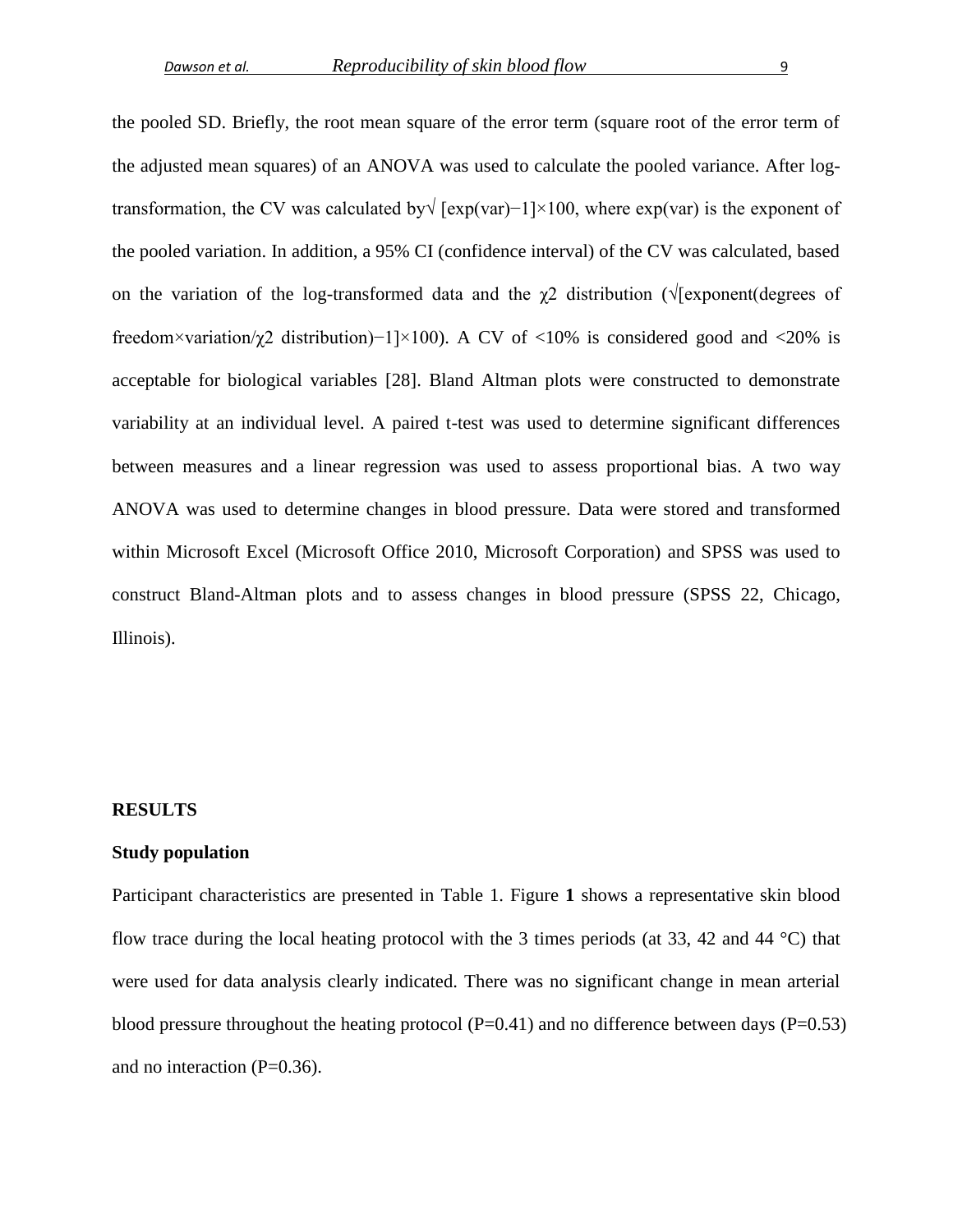#### **Between-day reproducibility**

*Baseline*. Average baseline skin perfusion across both sites and days varied between 18 $\pm$ 7 to  $31\pm11$  when presented as perfusion units (PU) and  $7\pm2$  to  $10\pm4$  when corrected for maximal perfusion (in %PU<sub>max</sub>). Baseline CVC across both sites and days ranged from  $0.23\pm0.09$  to 0.40 $\pm$ 0.18 (in arbitrary units AU/mmHg) and from 7 $\pm$ 2 to 11 $\pm$ 4 when corrected to maximal perfusion (in  $\%$ CVC<sub>max</sub>). Between-day variation of baseline perfusion/CVC ranged between **19.6-30.9%,** with no consistent differences in CV when presented as absolute or relative values, or when presented in PU or CVC units (Table 2).

*Local heating to 42 and 44ºC.* Between-day reproducibility of forearm skin perfusion expressed as absolute PU at 42ºC showed acceptable variation for both sites (18.1 and 16.9%, Table 3). Reproducibility was further improved when data were presented after correcting for maximal skin perfusion (8.4 and 10.3%, for sites 1 and 2 respectively, Table 3). Comparable findings were found when data were presented as CVC (Table 3). Bland-Altman plots demonstrate no obvious heteroscedasticity (Figure 2). Between-day reproducibility of the maximal heating response to 44ºC (for PU and CVC) was acceptable and ranged from 14.7 and 18.1% (Table 3).

#### **Between-site reproducibility**

*Baseline*. Poor agreement was evident between sites 1 and 2 when examining baseline forearm flux or baseline CVC skin perfusion (Table 4). CVs ranged between 29.9 and 30.9% when examining the between-day reproducibility when using site 1 on day 1 and site 2 on day 2 (Table 4).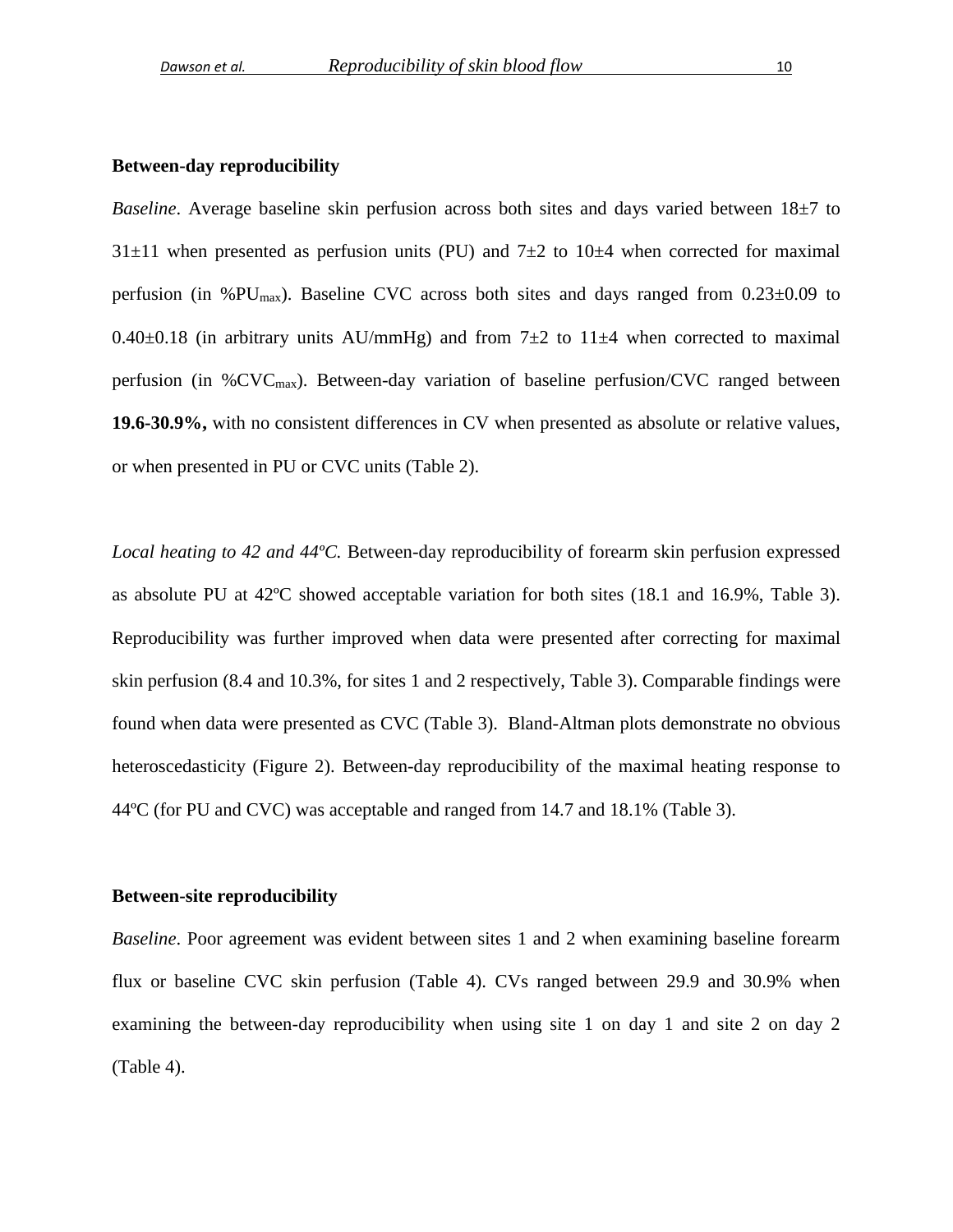*Local heating to 42 and 44ºC.* The CVs between site 1 and 2 showed good agreement during the 42°C-plateau phase when data were corrected for the maximal heating response (%CVC<sub>max</sub>, 6.3%) on day 1 and **5.0**% on day 2, Table 4). However, CVs between sites were significantly higher when absolute flux or CVC was used (21.3-20.6 for both days; Table 4). When using site 1 on day 1 and site 2 on day 2 as data points, between–day reproducibility was poor for absolute data, but moderate-to-acceptable for relative flux and relative CVC (Table 4).

Comparing both sites during the plateau phase at 44ºC, CV for absolute flux and CVC was 20.3% and 18.5% at day 1 and 2, respectively (Table 4). The CV for absolute CVC at 44ºC was **25**% for the between–day variation when using site 1 on day 1 and site 2 on day 2 (Table 4).

#### **DISCUSSION**

The aims of this study were to investigate the between-day and between-site reproducibility of NO-mediated skin blood flow responses to a localised, gradual skin heating protocol. We found that baseline laser-Doppler derived cutaneous perfusion measures were variable, with poor between-day reproducibility. Moderate reproducibility was observed for laser-Doppler flux responses to local heating. Importantly, we consistently found that reproducibility improves when presented as a percentage of maximal perfusion (to 44ºC). Finally, whilst site specific variability was moderate-to-good, we observed poor site-to-site variation, especially when data were expressed in absolute terms. Although variability was improved when data were corrected for maximal values at 44 ºC, our findings largely support to carefully control similar placement of the laser-Doppler probes when performing repeated measurements. This information improves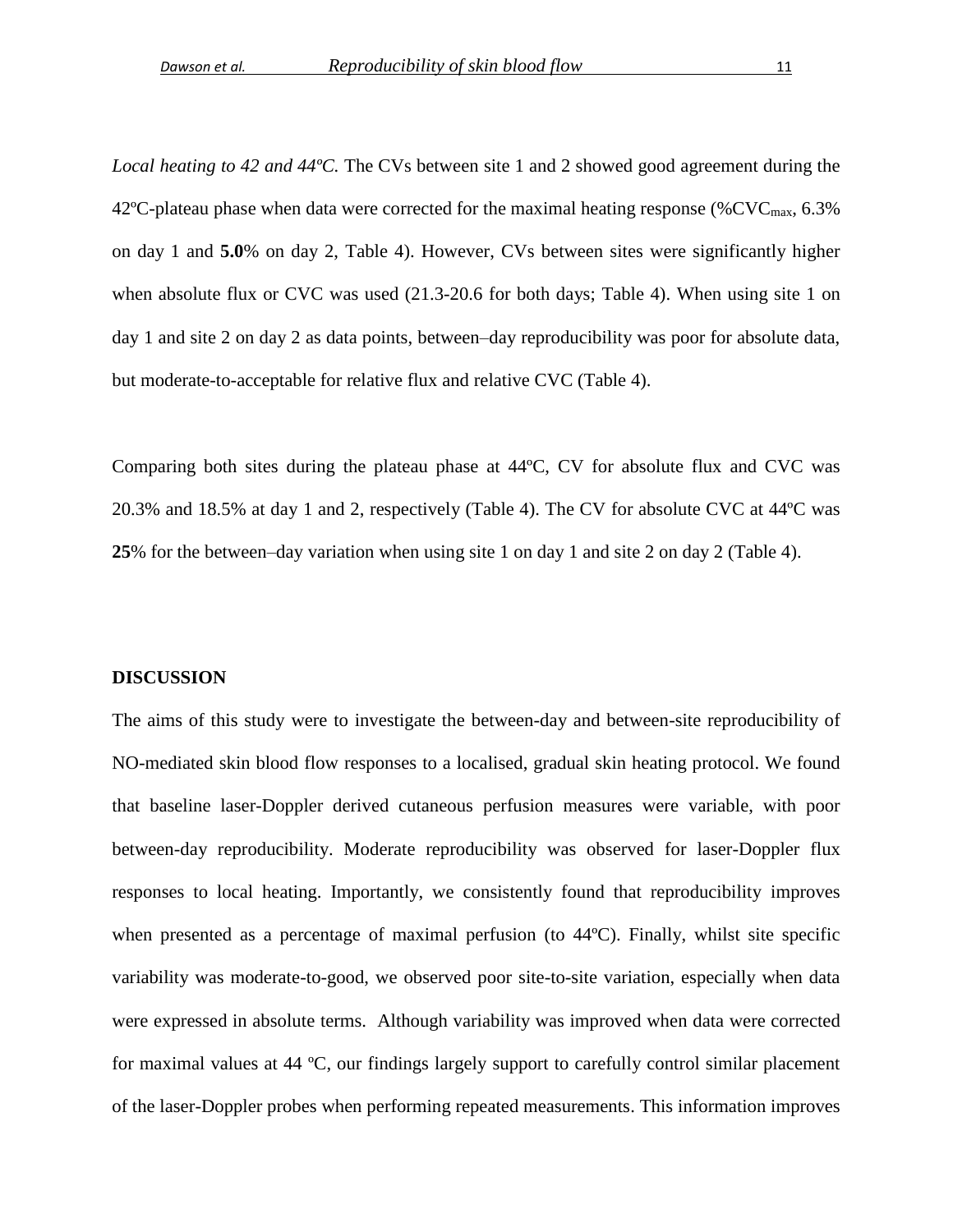our insight into the use of skin perfusion responses to reflect microvascular function and health in humans.

Rapid heating of the skin, an approach introduced by Minson and colleagues [\[20\]](#page-18-1), demonstrates good-to-moderate perfusion response reproducibility when presented as a percentage of the maximal perfusion (CVs ranged between 4-19%) [\[25](#page-19-2)[,31\]](#page-19-5). In agreement with these studies, we observed that skin responses to gradual heating the skin resulted in good-to-moderate between day reproducibility. Although absolute forearm CVC showed acceptable reproducibility during the plateau phase at 42ºC and 44ºC, variability of the data at 42ºC further improved when corrected for maximal CVC at 44ºC. This indicates that absolute *and* relative CVC data during the slow local heating protocol can be used as reliable repeated measures index of skin perfusion. This somewhat contrasts previous work that adopted rapid heating, as they only observed acceptable reproducibility when data was expressed as a percentage of maximal CVC. This difference may relate to the mechanisms by which the slow and rapid heating protocols induce responses. Whilst slowly heating the skin prevents significant axon-reflexes and leads to a largely NO-mediated response, rapidly heating the skin activates the axon-reflex and leads to a NO- and EDHF-mediated response [\[6](#page-17-9)[,20\]](#page-18-1). The involvement of multiple vasoactive substances in the rapid heating response may explain the larger variation in absolute perfusion observed in previous studies compared to relatively modest variation of the slow heating protocol observed in our study.

Another aim of our study was to provide better insight into the impact of between-site variability. When measuring skin blood flow with LDF, only a very small portion of the skin is covered by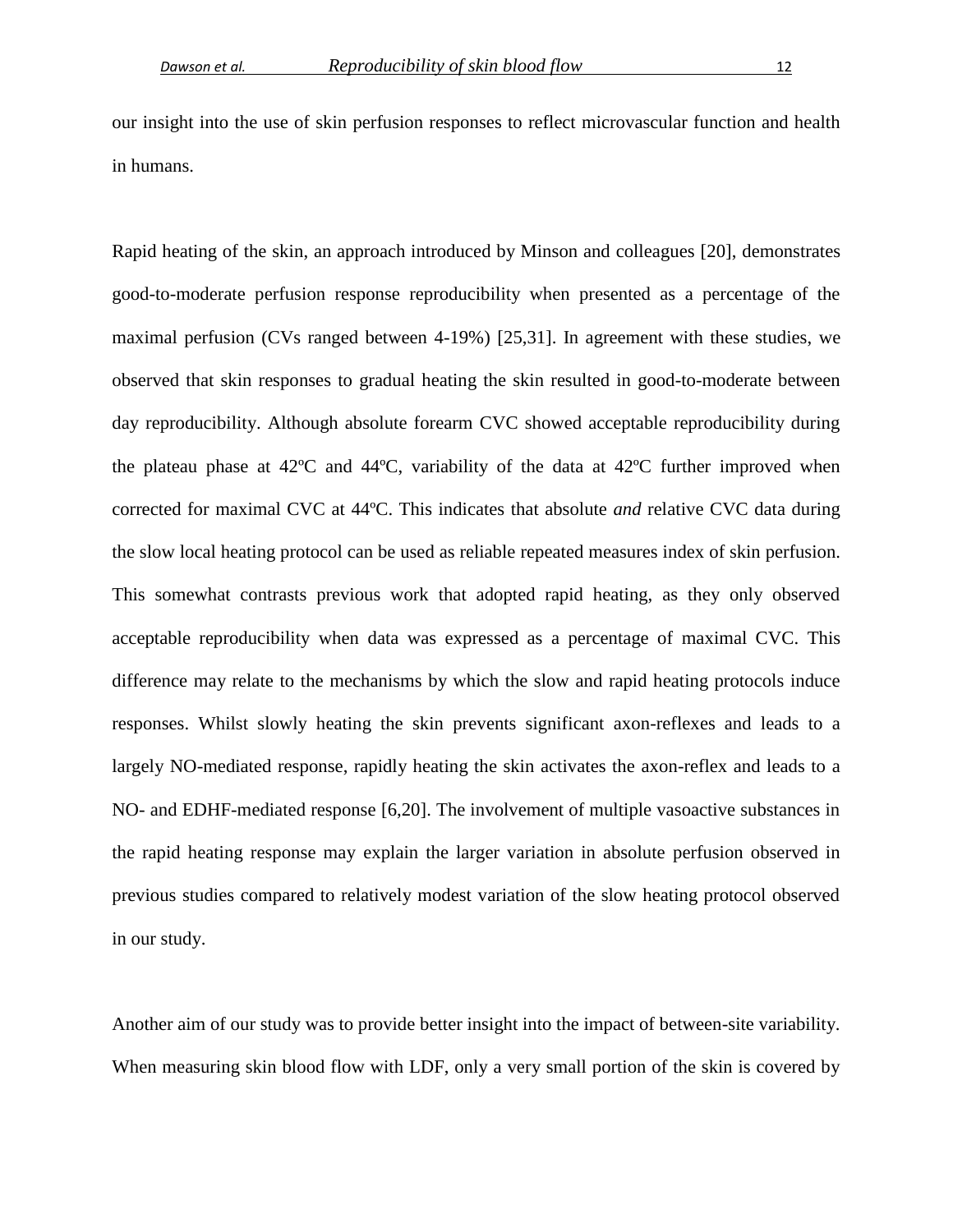the heating disc  $({\sim}7 \text{ mm}^2)$  which could affect the site-to-site reliability of the technique. Between-site reproducibility of PU and CVC was poor for baseline perfusion, even after correction for the maximal perfusion. However, a good-to-moderate variability between both sites was found for the plateau phases. This suggests that the spatial resolution of LDF has a larger impact on baseline perfusion compared to vasodilator responses during local heating, especially when data are normalised to maximal perfusion. Furthermore, we also examined whether the reproducibility of the CVC and %CVCmax changed when using the different sites to assess between-day variation, instead of using the same site. Whilst reproducibility of absolute CVC data was poor, we found acceptable reproducibility when examining levels of %CVCmax at the 42ºC plateau phase when using different sites for the between-day variation. Nonetheless, all CV values were above that observed for the between-day comparison when using the same site. These data highlight the importance of minimising variation in the measurement site but also suggest that, despite using a different measurement sites, analysis of %CVCmax at the 42ºC plateau phase is robust. Nonetheless, the higher CV with different sites suggests that care should be taken to utilise the same site during repeat measurements. Alternatively, other techniques are available which may help to further limit this variability including laser speckle contrast imaging [\[19](#page-18-9)[,24\]](#page-19-7).

*Limitations*. A potential limitation of our study is that we have included a group of healthy volunteers, limiting the extrapolation to groups with cardiovascular risk such as older humans. Although groups with cardiovascular risk or disease typically demonstrate attenuated skin responses to local heating [\[3,](#page-17-2)[7,](#page-17-6)[9,](#page-17-10)[21,](#page-18-10)[32\]](#page-20-0), a previous study reported similarly good reproducibility of local heating in young and older subjects [\[31\]](#page-19-5). Another limitation is that we included men *and*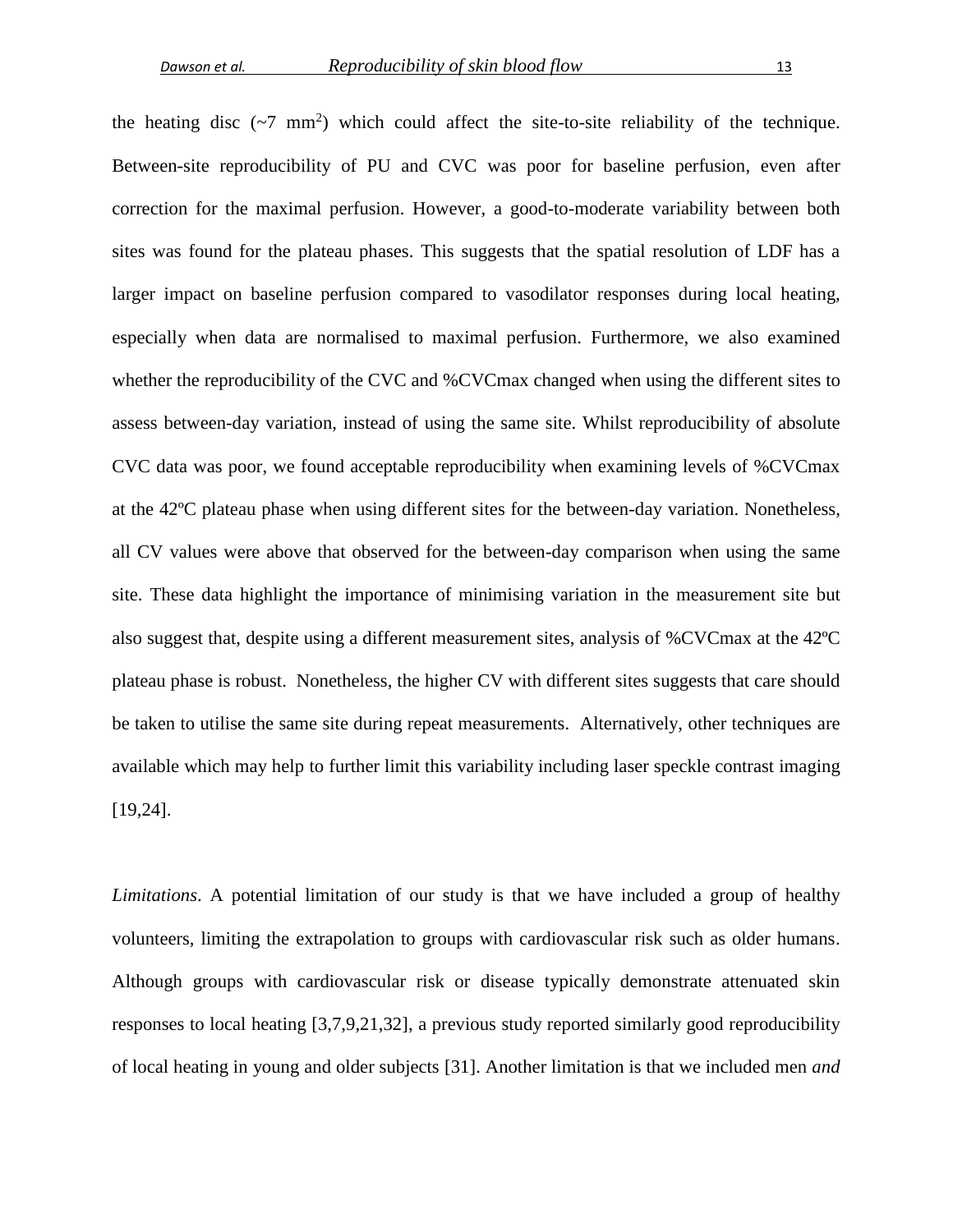women. Previous studies demonstrated that skin vascular reactivity to local heating is influenced by the menstrual cycle because the increase in progesterone during the luteal phase resets the threshold for active vasodilation in the skin [\[5](#page-17-8)[,17\]](#page-18-2). To prevent such impact, we examined female subjects (n=4) in their early follicular phase to attenuate the impact of hormonal influences. Furthermore, we allowed for a minimum of 24-h and a maximal interval of 48-h between both testing days in women (and a maximal interval of 72-h in men). Since reproducibility of the data did not markedly differ between men and women, we believe that inclusion of both sexes did not alter the conclusions of our study. Whilst the normalisation to a maximal flow is commonly adopted, some (clinical) populations demonstrate impaired dilator responses to local heating [\[26\]](#page-19-8). Consequently, normalisation to the heating response to 44°C may not always represent normalisation to the maximal perfusion. Finally, we did not have measurements of skin temperature to ensure that heating was effectively delivered to the skin. However, the characteristic responses suggest that local heating was successful in our subjects.

In conclusion, this is the first study examining the between-day and between-site reproducibility of LDF measurements of the forearm skin during a slow, gradual local heating protocol. We found that assessment of baseline forearm skin perfusion resulted in poor reproducibility, whilst a moderate reproducibility was observed for absolute forearm skin blood perfusion responses to local heating. Reproducibility improved when data were corrected for the maximal perfusion and when site-to-site variation was minimised. These data strongly support the validity of repeated measures of skin perfusion in response to gradual heating protocols in (clinical) studies as a surrogate for microvascular function and health in humans.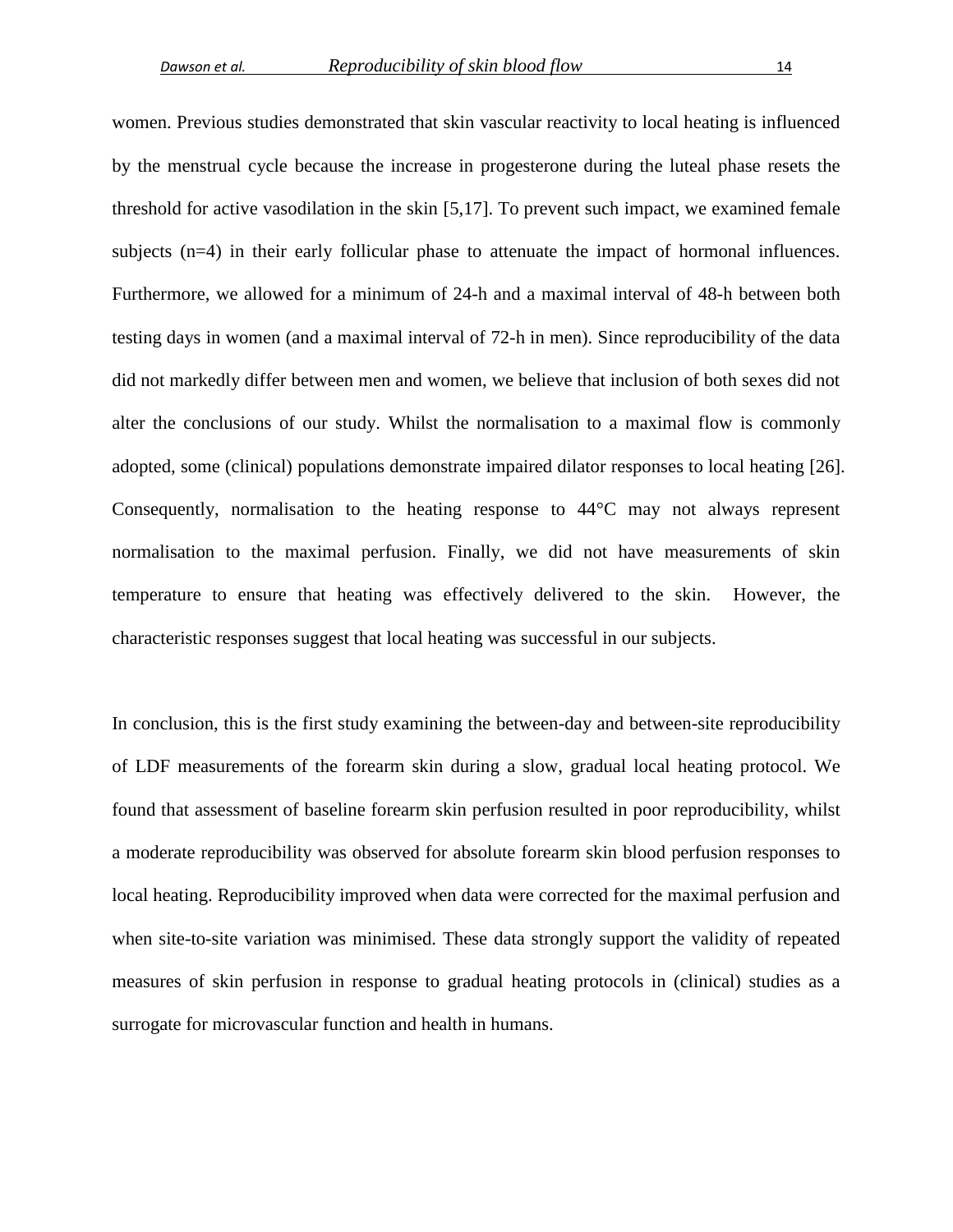## **PERSPECTIVES.**

The aim of the study was to assess the reproducibility of a commonly used assessment of nitric oxide-mediated microvascular function in humans. Good reproducibility was reported when skin perfusion responses to localised heating were corrected for maximal perfusion and variation in measurement site was minimised. These data support the use of this technique for both crosssectional and longitudinal studies assessing (patho)physiological adaptation in the human microcirculation.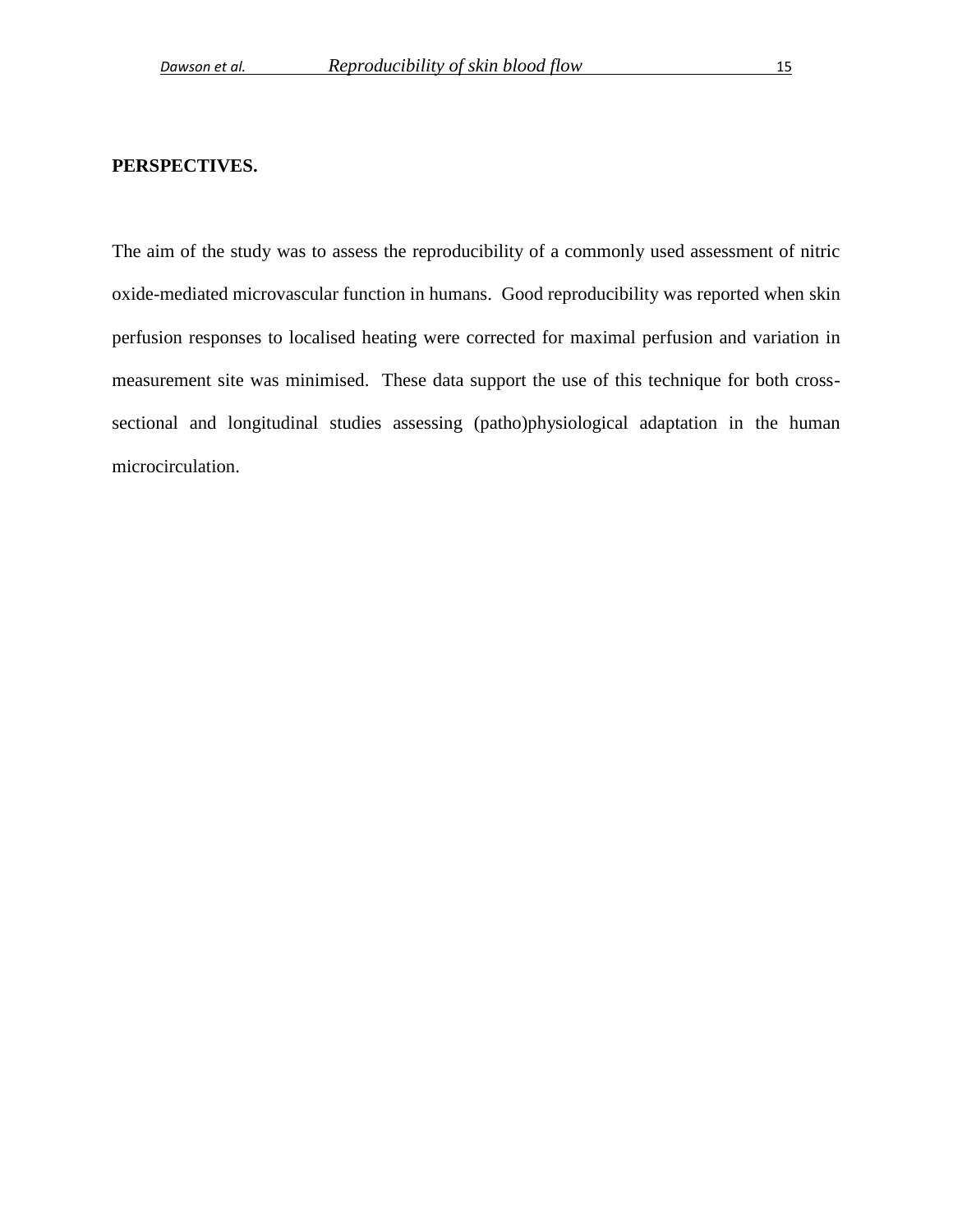# **AUTHOR CONTRIBUTIONS**

E.A.D, D.A.L., D.J.G. and D.H.J.T conceived and designed the experiment. I.M., F.K., E.A.D., D.A.L., and D.H.J.T. contributed to the collection and analysis of the data along with the writing of the manuscript. All authors helped draft and/or revise the manuscript critically and have approved the final submitted version.

#### **ACKNOWLEDGMENTS**

Dr Thijssen is recipient of the E. Dekker stipend (Netherlands Heart Foundation, 2009 T064) Prof. Green is funded by the Australian Research Council (DP 130103793).

### **DISCLOSURES**

None of the authors have conflict of disclosures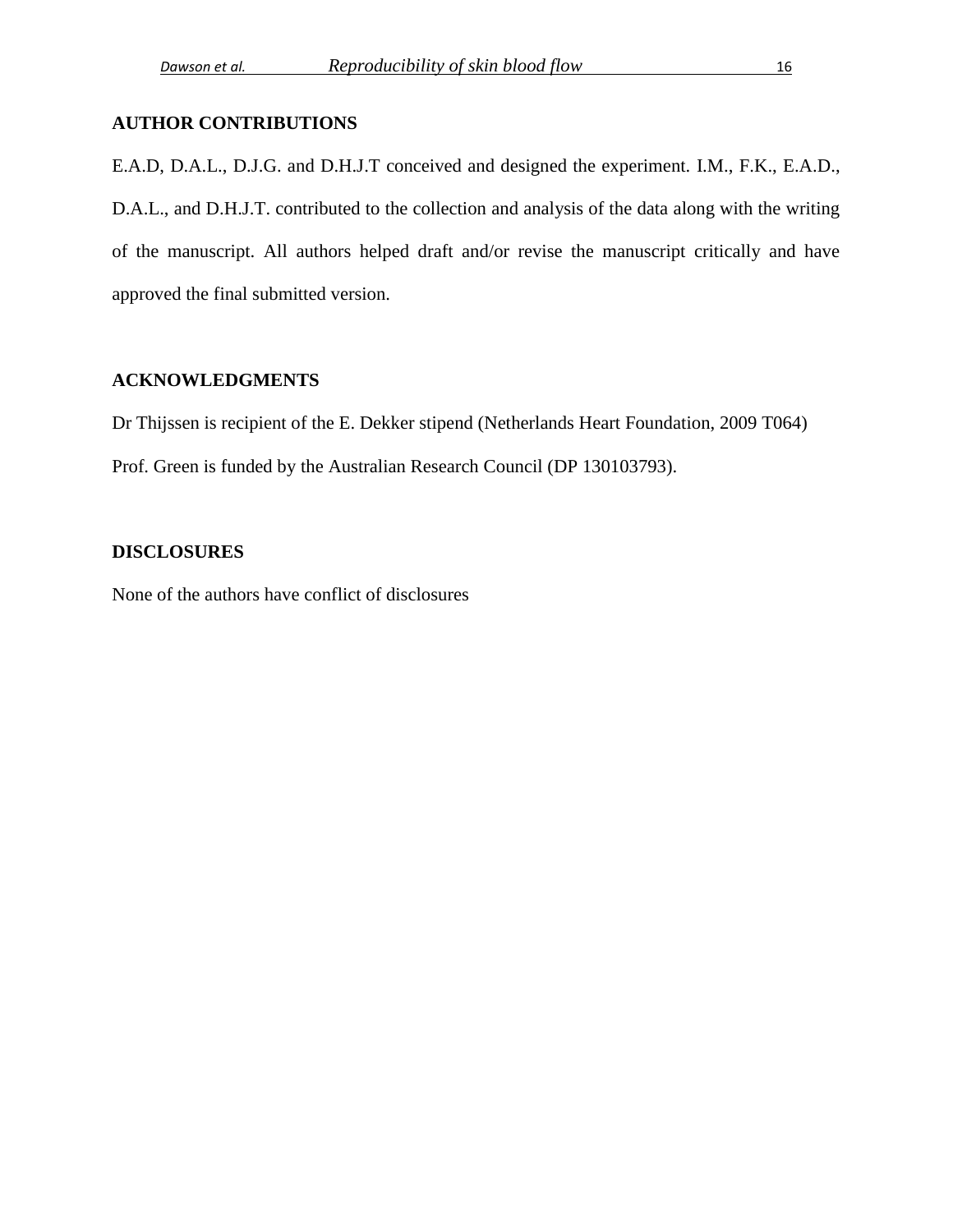#### **REFERENCES:**

<span id="page-17-7"></span>1. *Hypertension : quick reference guide : clinical management of primary hypertension in adults*. edn. London: National Institute for Health and Clinical Excellence, 2011.

<span id="page-17-0"></span>2. Antonios TF, Singer DR, Markandu ND, Mortimer PS, MacGregor GA. Rarefaction of skin capillaries in borderline essential hypertension suggests an early structural abnormality. *Hypertension* **34**: 655-658, 1999.

<span id="page-17-2"></span>3. Black MA, Green DJ, Cable NT. Exercise prevents age-related decline in nitric-oxidemediated vasodilator function in cutaneous microvessels. *J Physiol* **586**: 3511-3524, 2008.

<span id="page-17-1"></span>4. Bonetti PO, Lerman LO, Lerman A. Endothelial dysfunction: a marker of atherosclerotic risk. *Arterioscler Thromb Vasc Biol* **23**: 168-175, 2003.

<span id="page-17-8"></span>5. Charkoudian N, Johnson JM. Female reproductive hormones and thermoregulatory control of skin blood flow. *Exerc Sport Sci Rev* **28**: 108-112, 2000.

<span id="page-17-9"></span>6. Choi PJ, Brunt VE, Fujii N, Minson CT. New approach to measure cutaneous microvascular function: an improved test of NO-mediated vasodilation by thermal hyperemia. *J Appl Physiol (1985)* **117**: 277-283, 2014.

<span id="page-17-6"></span>7. Cracowski JL, Minson CT, Salvat-Melis M, Halliwill JR. Methodological issues in the assessment of skin microvascular endothelial function in humans. *Trends in pharmacological sciences* **27**: 503-508, 2006.

<span id="page-17-3"></span>8. Green DJ, Carter HH, Fitzsimons MG, Cable NT, Thijssen DH, Naylor LH. Obligatory role of hyperaemia and shear stress in microvascular adaptation to repeated heating in humans. *J Physiol* **588**: 1571-1577, 2010.

<span id="page-17-10"></span>9. Holowatz LA, Thompson-Torgerson CS, Kenney WL. Altered mechanisms of vasodilation in aged human skin. *Exerc Sport Sci Rev* **35**: 119-125, 2007.

<span id="page-17-4"></span>10. Houghton BL, Meendering JR, Wong BJ, Minson CT. Nitric oxide and noradrenaline contribute to the temperature threshold of the axon reflex response to gradual local heating in human skin. *J Physiol* **572**: 811-820, 2006.

<span id="page-17-5"></span>11. Huang CS, Wang SF, Tsai YF. Axon reflex-related hyperemia induced by short local heating is reproducible. *Microvascular research* **84**: 351-355, 2012.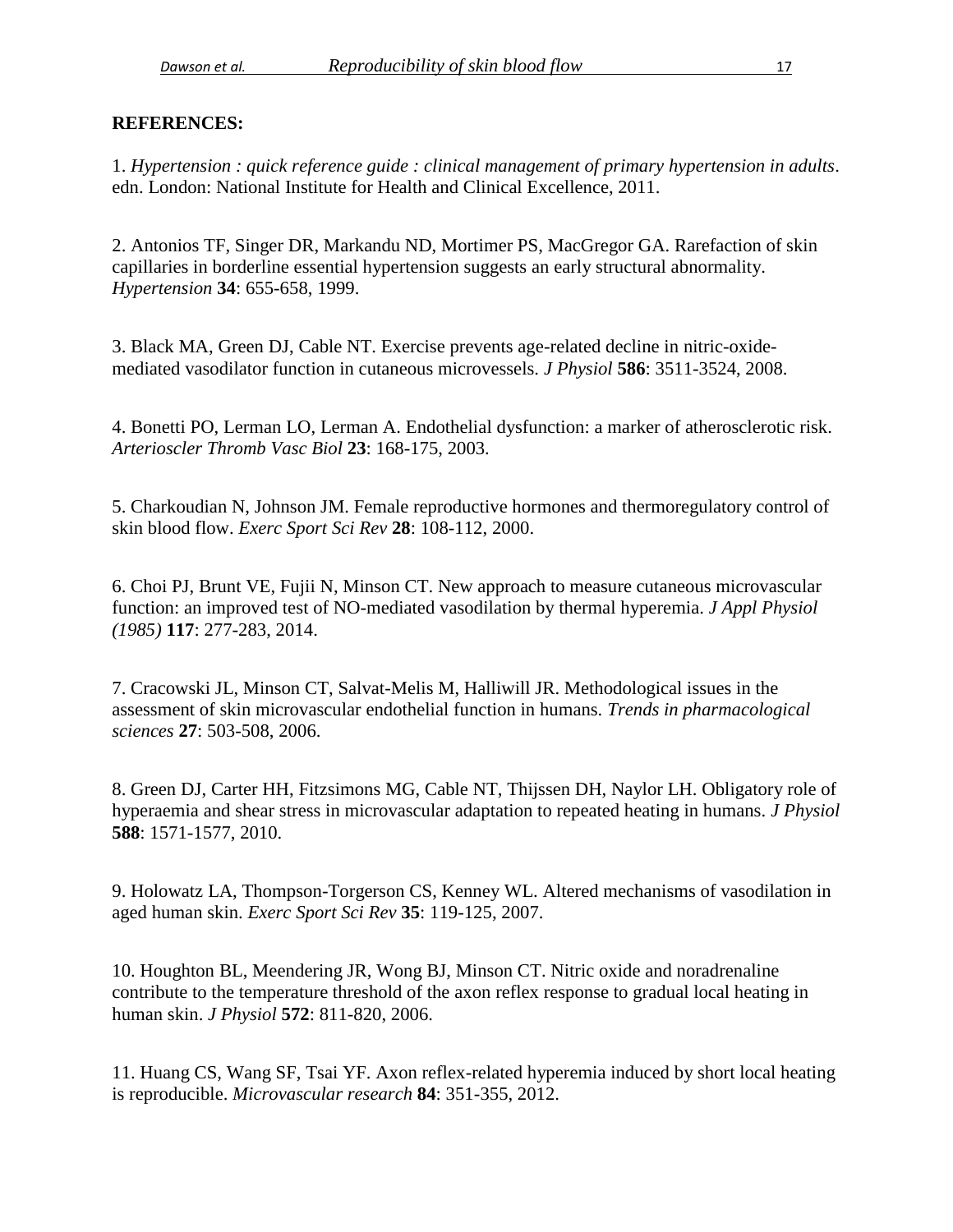<span id="page-18-3"></span>12. Huang CS, Wang SF, Tsai YF. Increasing acclimation period improves the reproducibility of short-heating local thermal hyperemia. *Microvascular research* **85**: 93-98, 2013.

<span id="page-18-7"></span>13. Johnson JM, O'Leary DS, Taylor WF, Kosiba W. Effect of local warming on forearm reactive hyperaemia. *Clinical physiology* **6**: 337-346, 1986.

<span id="page-18-4"></span>14. Johnson JM, Taylor WF, Shepherd AP, Park MK. Laser-Doppler measurement of skin blood flow: comparison with plethysmography. *Journal of applied physiology: respiratory, environmental and exercise physiology* **56**: 798-803, 1984.

<span id="page-18-6"></span>15. Jones H, Green DJ, George K, Atkinson G. Intermittent exercise abolishes the diurnal variation in endothelial-dependent flow-mediated dilation in humans. *Am J Physiol Regul Integr Comp Physiol* **298**: R427-432, 2010.

<span id="page-18-8"></span>16. Kellogg DL, Jr., Liu Y, Kosiba IF, O'Donnell D. Role of nitric oxide in the vascular effects of local warming of the skin in humans. *J Appl Physiol (1985)* **86**: 1185-1190, 1999.

<span id="page-18-2"></span>17. Lenasi H. Assessment of human skin microcirculation and its endothelial function using laser Doppler flowmetry. In: *Medical Imaging*, edn, edited by Erondu DOF. Croatia: InTech, 2011, p. 271-296.

<span id="page-18-0"></span>18. Levy BI, Ambrosio G, Pries AR, Struijker-Boudier HA. Microcirculation in hypertension: a new target for treatment? *Circulation* **104**: 735-740, 2001.

<span id="page-18-9"></span>19. Millet C, Roustit M, Blaise S, Cracowski JL. Comparison between laser speckle contrast imaging and laser Doppler imaging to assess skin blood flow in humans. *Microvascular research* **82**: 147-151, 2011.

<span id="page-18-1"></span>20. Minson CT, Berry LT, Joyner MJ. Nitric oxide and neurally mediated regulation of skin blood flow during local heating. *J Appl Physiol* **91**: 1619-1626, 2001.

<span id="page-18-10"></span>21. Minson CT, Holowatz LA, Wong BJ, Kenney WL, Wilkins BW. Decreased nitric oxide- and axon reflex-mediated cutaneous vasodilation with age during local heating. *J Appl Physiol (1985)* **93**: 1644-1649, 2002.

<span id="page-18-5"></span>22. Reiner Z, Catapano AL, De Backer G, Graham I, Taskinen MR, Wiklund O, Agewall S, Alegria E, Chapman MJ, Durrington P, Erdine S, Halcox J, Hobbs RH, Kjekshus JK, Perrone Filardi P, Riccardi G, Storey RF, David W, Clinical Practice Guidelines Committee of the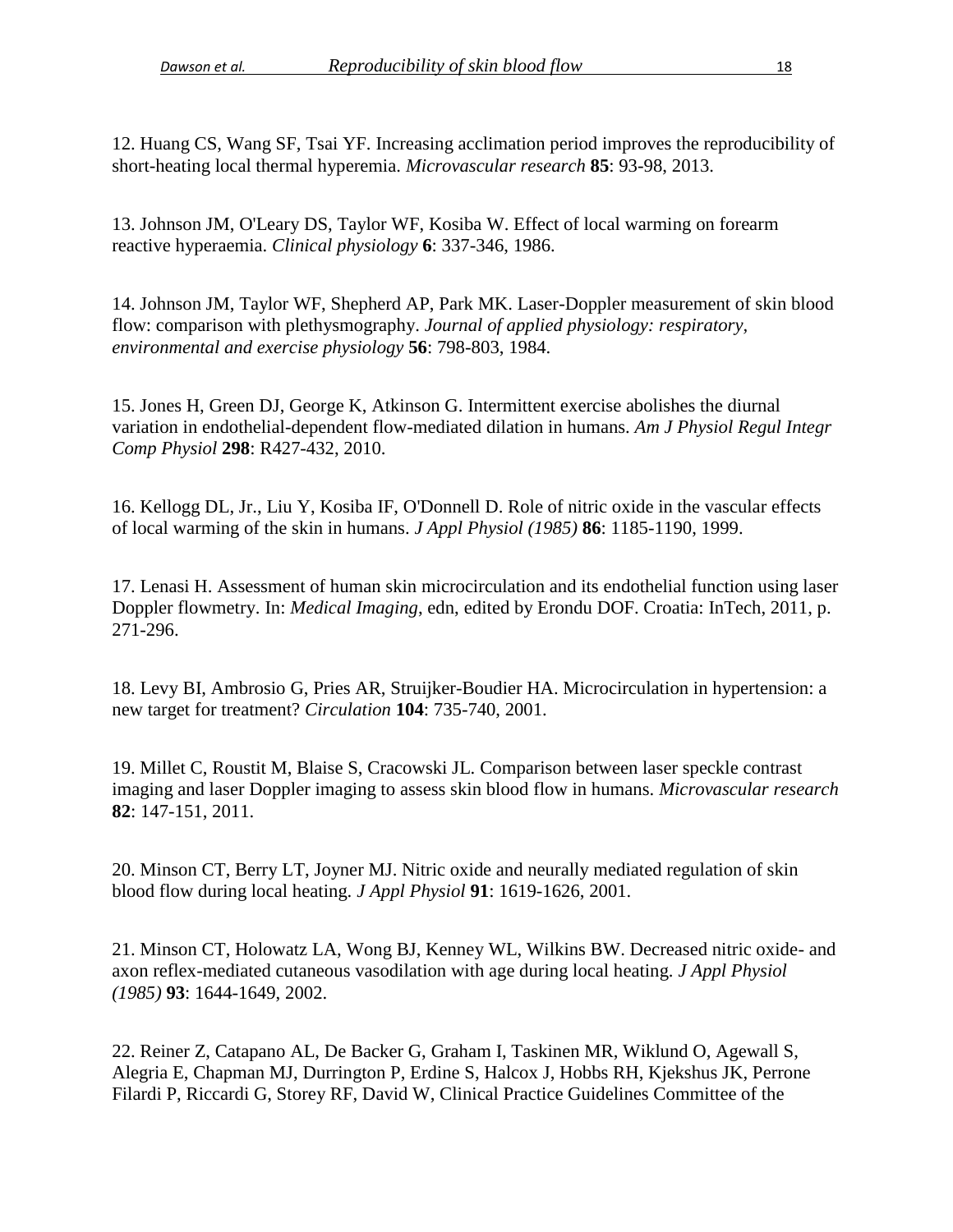Spanish Society of C. [ESC/EAS Guidelines for the management of dyslipidaemias]. *Revista espanola de cardiologia* **64**: 1168 e1161-1168 e1160, 2011.

<span id="page-19-0"></span>23. RG IJ, de Jongh RT, Beijk MA, van Weissenbruch MM, Delemarre-van de Waal HA, Serne EH, Stehouwer CD. Individuals at increased coronary heart disease risk are characterized by an impaired microvascular function in skin. *European journal of clinical investigation* **33**: 536-542, 2003.

<span id="page-19-7"></span>24. Rousseau P, Mahe G, Haj-Yassin F, Durand S, Humeau A, Leftheriotis G, Abraham P. Increasing the "region of interest" and "time of interest", both reduce the variability of blood flow measurements using laser speckle contrast imaging. *Microvascular research* **82**: 88-91, 2011.

<span id="page-19-2"></span>25. Roustit M, Blaise S, Millet C, Cracowski JL. Reproducibility and methodological issues of skin post-occlusive and thermal hyperemia assessed by single-point laser Doppler flowmetry. *Microvascular research* **79**: 102-108, 2010.

<span id="page-19-8"></span>26. Roustit M, Simmons GH, Carpentier P, Cracowski JL. Abnormal digital neurovascular response to local heating in systemic sclerosis. *Rheumatology* **47**: 860-864, 2008.

<span id="page-19-3"></span>27. Saumet JL, Kellogg DL, Jr., Taylor WF, Johnson JM. Cutaneous laser-Doppler flowmetry: influence of underlying muscle blood flow. *J Appl Physiol (1985)* **65**: 478-481, 1988.

<span id="page-19-6"></span>28. Scott MJ, Randolph PH, Leier CV. Reproducibility of systolic and diastolic time intervals in normal humans: an important issue in clinical cardiovascular pharmacology. *J Cardiovasc Pharmacol* **13**: 125-130, 1989.

<span id="page-19-1"></span>29. Sena CM, Pereira AM, Seica R. Endothelial dysfunction - a major mediator of diabetic vascular disease. *Biochimica et biophysica acta* **1832**: 2216-2231, 2013.

<span id="page-19-4"></span>30. Taylor WF, Johnson JM, O'Leary D, Park MK. Effect of high local temperature on reflex cutaneous vasodilation. *Journal of applied physiology: respiratory, environmental and exercise physiology* **57**: 191-196, 1984.

<span id="page-19-5"></span>31. Tew GA, Klonizakis M, Moss J, Ruddock AD, Saxton JM, Hodges GJ. Reproducibility of cutaneous thermal hyperaemia assessed by laser Doppler flowmetry in young and older adults. *Microvascular research* **81**: 177-182, 2011.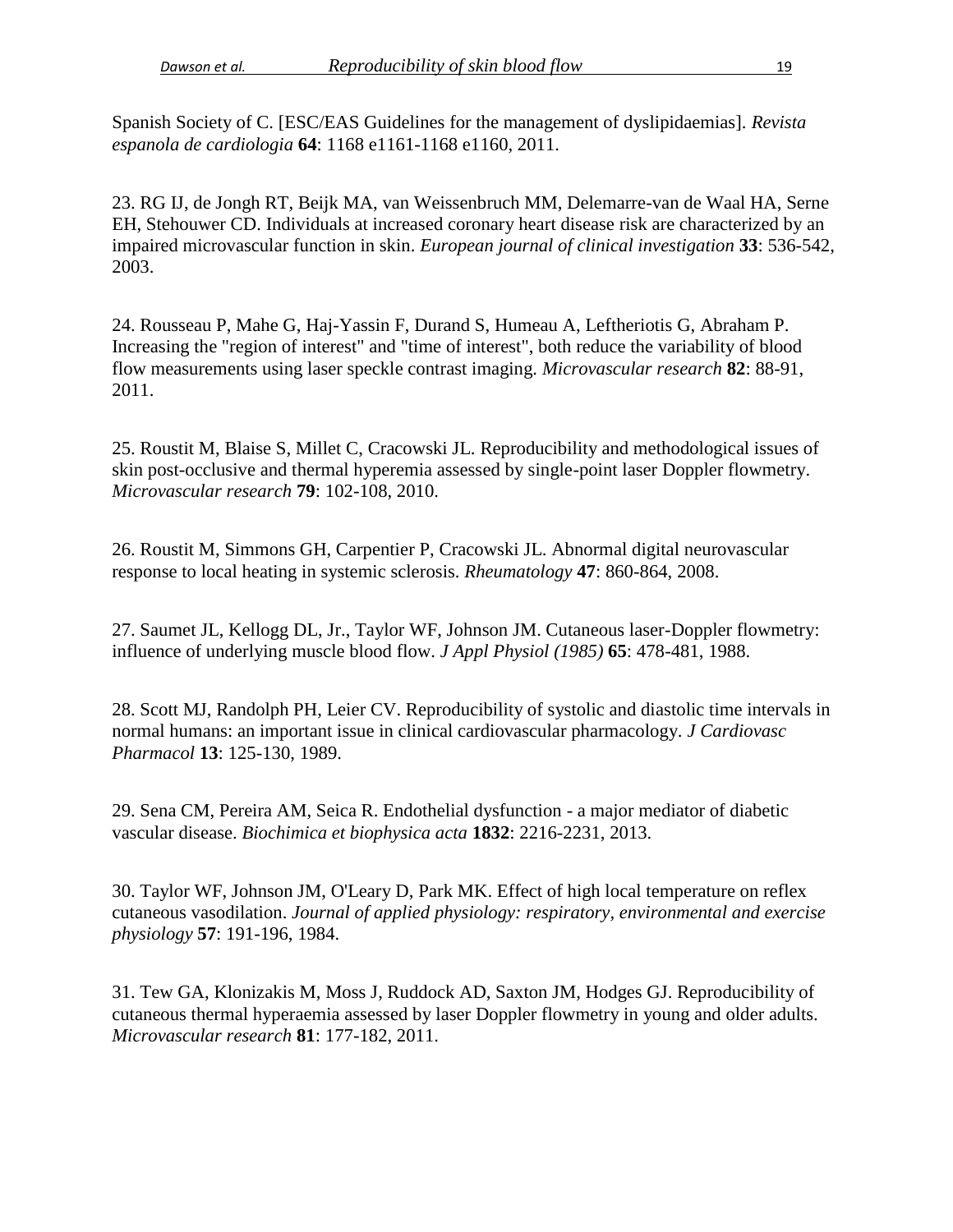<span id="page-20-0"></span>32. Van Duijnhoven NT, Janssen TW, Green DJ, Minson CT, Hopman MT, Thijssen DH. Effect of functional electrostimulation on impaired skin vasodilator responses to local heating in spinal cord injury. *J Appl Physiol (1985)* **106**: 1065-1071, 2009.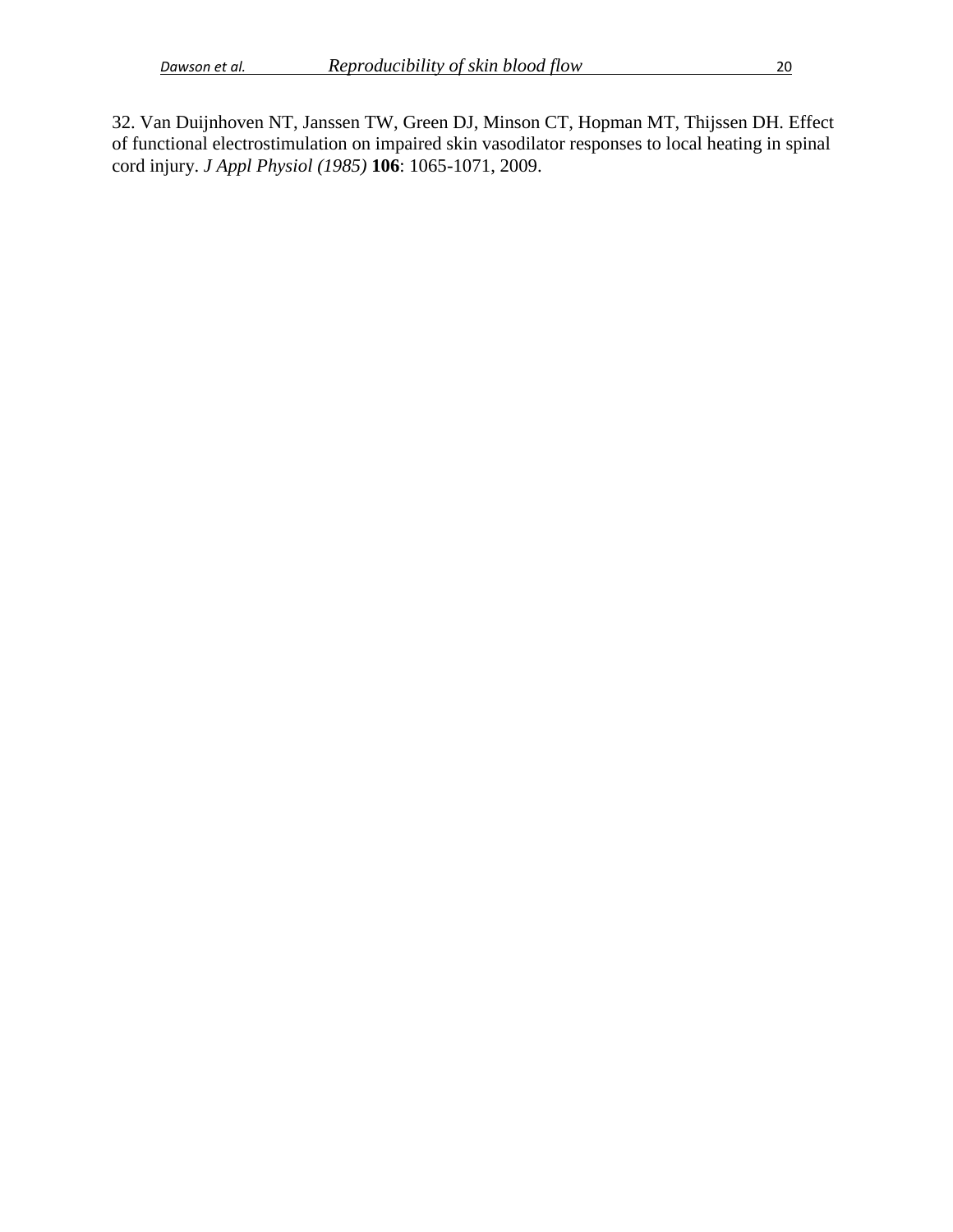|                                               | Men<br>$(N=5)$ | Women<br>$(N=4)$ | <b>Total</b><br>$(N=9)$     | <b>P</b> values |
|-----------------------------------------------|----------------|------------------|-----------------------------|-----------------|
| Age (years)                                   | $26.6 \pm 6.0$ | $27.3 \pm 7.3$   | $26.9 \pm 6.2$              | 0.891           |
| <b>Ethnicity</b>                              |                |                  |                             |                 |
| Caucasian                                     | 3              | 4                | 7                           |                 |
| Asian                                         | $\overline{2}$ |                  | $\mathcal{D}_{\mathcal{L}}$ |                 |
| Height (cm)                                   | $174 \pm 4$    | $165 \pm 2$      | $170 \pm 1$                 | $0.003*$        |
| Body mass (kg)                                | $70.0 \pm 5.6$ | $59.3 \pm 5.4$   | $65.2 \pm 7.7$              | $0.025*$        |
| Body mass index $(kg/m2)$                     | $23.1 \pm 1.8$ | $21.9 \pm 2.3$   | $22.6 \pm 2.0$              | 0.435           |
| Resting heart rate (beats min <sup>-1</sup> ) | $58 \pm 12$    | $65 \pm 6$       | $61 \pm 10$                 | 0.286           |
| Mean arterial pressure (mmHg)                 | $79 \pm 4$     | $82 \pm 10$      | $80 \pm 1$                  | 0.670           |
| <b>Dominant Arm</b>                           |                |                  |                             |                 |
| <b>Right</b>                                  | 5              | 3                | 8                           |                 |
| Left                                          |                |                  |                             |                 |

**Table 1.** Participant characteristics. *P-*values t-test comparison between males and females. Data are mean  $\pm$  SD (\*=P<0.05)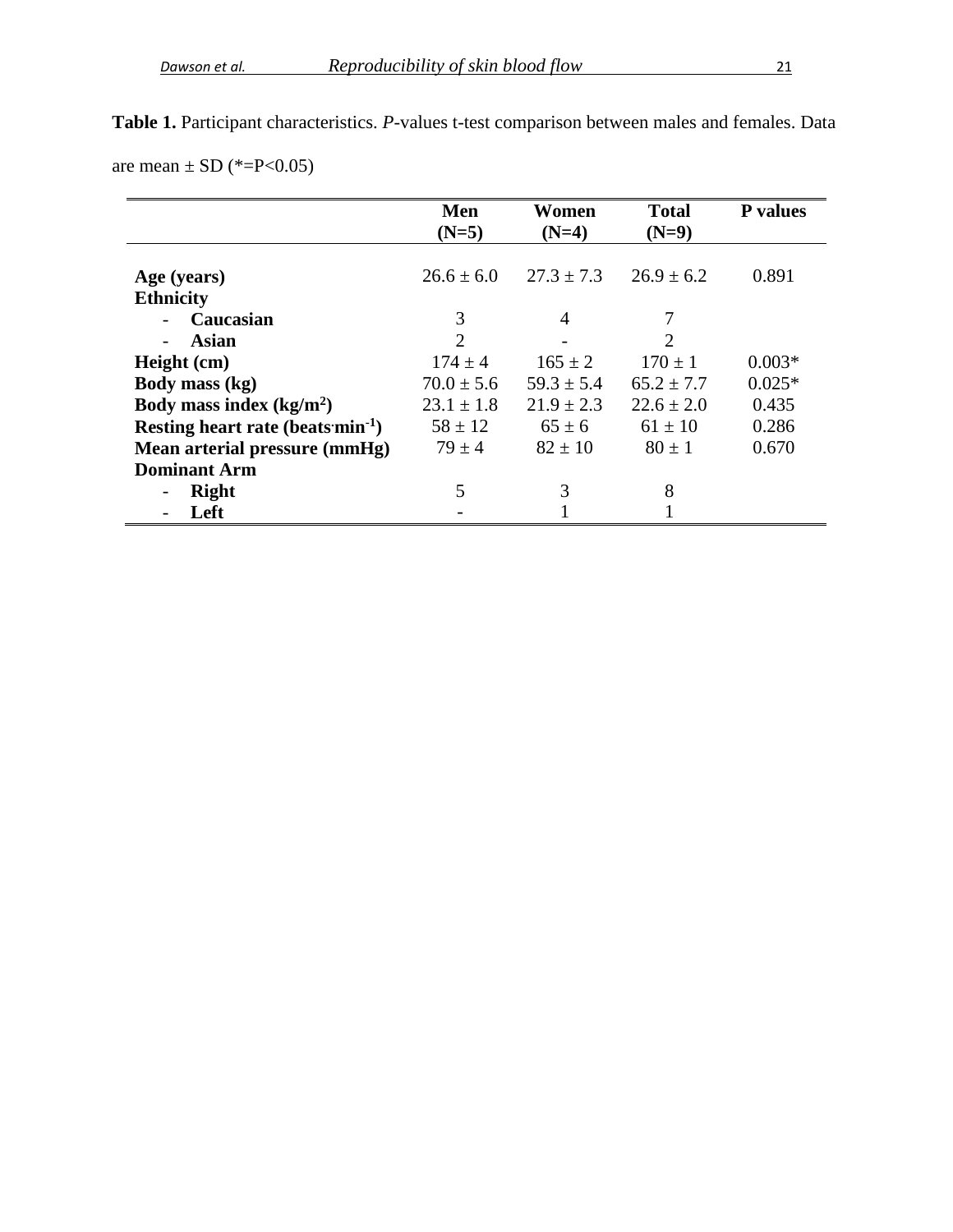# **Table 2: Baseline Skin Perfusion Results.**

Resting data presented as absolute and relative flux (in perfusion units PU) and cutaneous vascular conductance (CVC) under different conditions. Data is presented as mean±SD. Reproducibility is calculated between-days (Day 1 *versus* Day 2). Light-grey shading indicates moderate reproducibility (CV: 10-20%).

|                                              | Day1            | Day 2           | <b>Between-day CV</b> | <b>Paired t-test</b> |
|----------------------------------------------|-----------------|-----------------|-----------------------|----------------------|
|                                              |                 |                 | (%)                   |                      |
| <b>Absolute PU, site 1</b>                   | $25 \pm 12$     | $31 \pm 11$     | $23.3(15.9-43.9)$     | 0.037                |
| <b>Absolute PU, site 2</b>                   | $18 \pm 7$      | $21 \pm 7$      | $21.6(14.8-40.5)$     | 0.146                |
| <b>Relative PU, site 1</b>                   | $8 \pm 5$       | $10 \pm 4$      | $28.5(19.4-54.6)$     | 0.133                |
| <b>Relative PU, site 2</b>                   | $7 \pm 2$       | $8 \pm 2$       | $19.6(13.4-36.7)$     | 0.087                |
| <b>Absolute CVC, site 1</b>                  | $0.31 \pm 0.16$ | $0.40 \pm 0.18$ | $25.5(17.4-48.4)$     | 0.058                |
| <b>Absolute CVC, site 2</b>                  | $0.23 \pm 0.09$ | $0.27 \pm 0.11$ | $23.3(15.9-43.8)$     | 0.117                |
| <b>Relative %CVCmax, site 1</b>              | $8 \pm 6$       | $11 \pm 4$      | $30.9(21.0-59.7)$     | 0.074                |
| <b>Relative %CVC</b> <sub>max</sub> , site 2 | $7 \pm 2$       | $8 \pm 2$       | $22.4(15.3-42.0)$     | 0.032                |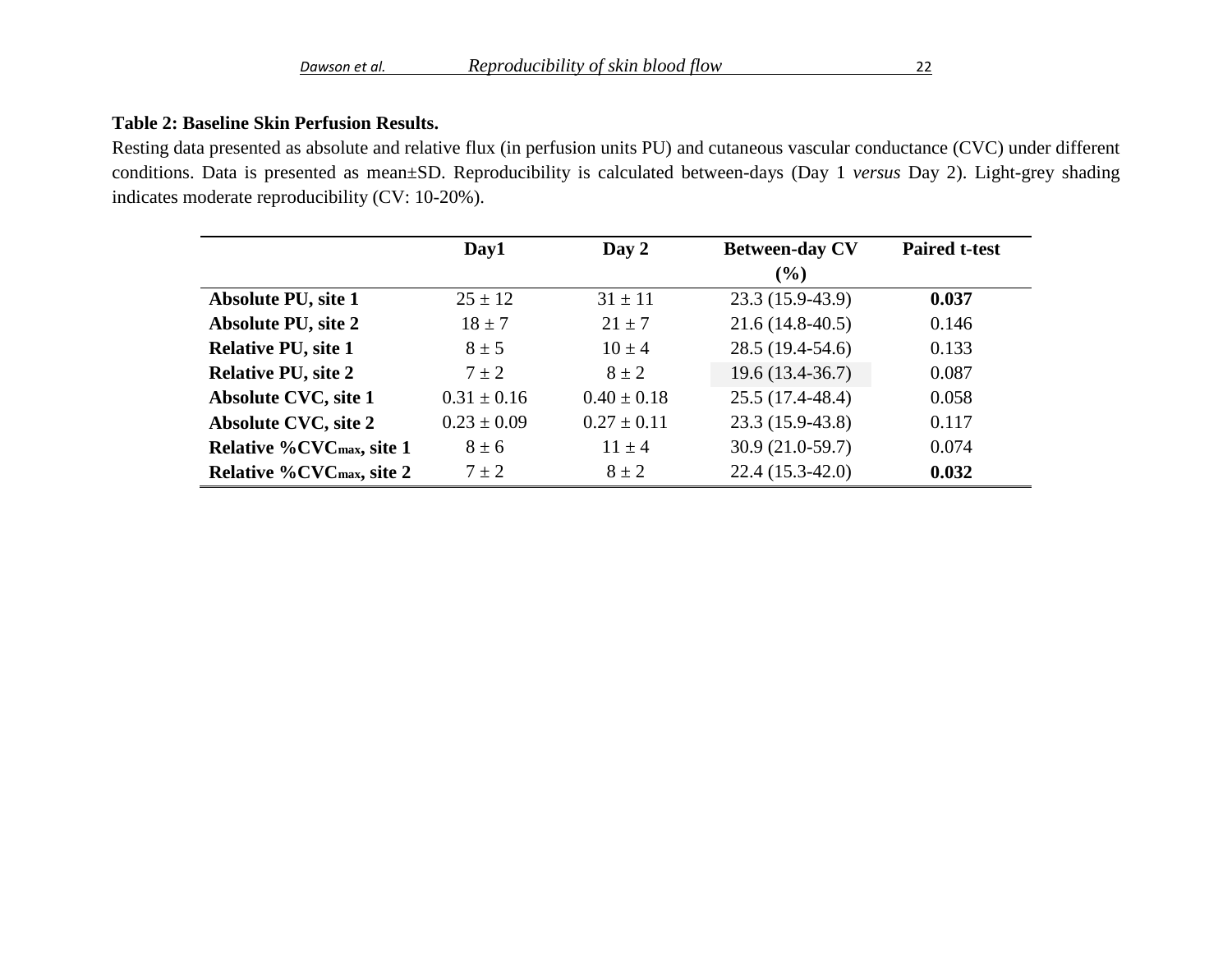## **Table 3: Local Heating Skin Perfusion Results.**

Data presented as absolute and relative flux (in perfusion units (PU)) and cutaneous vascular conductance (CVC) measured during local heating for the 2 different measurements times (Day 1 and Day 2) and during the plateau phases at 42°C and 44 °C. Data is presented as means  $\pm SD$  Reproducibility is calculated for between-days and presented as CVs ( $\pm$  95% CI). Light-grey shading indicates moderate reproducibility (CV: 10-20%). Dark-grey shading indicates good reporducibility (CV <10%).

|                                            | Day 1           | Day 2           | <b>Between-day CV</b> | <b>Paired t-test</b> |
|--------------------------------------------|-----------------|-----------------|-----------------------|----------------------|
|                                            |                 |                 | (%)                   |                      |
| Plateau at 42 <sup>o</sup> C               |                 |                 |                       |                      |
| Absolute PU, site 1                        | $271 \pm 57$    | $245 \pm 48$    | 18.1 (12.4-33.7)      | 0.272                |
| Absolute PU, site 2                        | $214 \pm 55$    | $208 \pm 67$    | $16.9(11.6-31.3)$     | 0.695                |
| Relative %PU <sub>max</sub> , site 1       | $86 \pm 4$      | $82 \pm 10$     | $8.4(5.8-15.4)$       | 0.144                |
| <i>Relative</i> % $PU_{max}$ , site 2      | $85 \pm 9$      | $81 \pm 13$     | $10.3(7.1-18.9)$      | 0.336                |
| Absolute CVC, site 1                       | $3.39 \pm 0.62$ | $3.14 \pm 0.89$ | $18.9(13.0-35.3)$     | 0.394                |
| Absolute CVC, site 2                       | $2.71 \pm 0.76$ | $2.67 \pm 1.07$ | $17.1(11.7-31.7)$     | 0.834                |
| Relative $\%$ CVC <sub>max</sub> , site 1  | $85 \pm 6$      | $83 \pm 11$     | $8.6(5.9-15.8)$       | 0.612                |
| <i>Relative %CVC<sub>max</sub>, site 2</i> | $84 \pm 10$     | $82 \pm 13$     | $9.9(6.8-18.2)$       | 0.698                |
|                                            |                 |                 |                       |                      |
| Plateau at 44 <sup>o</sup> C               |                 |                 |                       |                      |
| Absolute PU, site 1                        | $314 \pm 63$    | $300 \pm 41$    | 18.1 (12.4-33.7)      | 0.611                |
| Absolute PU, site 2                        | $253 \pm 54$    | $255 \pm 56$    | $14.7(10.1-27.1)$     | 0.928                |
| Absolute CVC, site 1                       | $3.99 \pm 0.74$ | $3.73 \pm 0.71$ | $16.9(11.6-31.3)$     | 0.412                |
| Absolute CVC, site 2                       | $3.25 \pm 0.82$ | $3.18 \pm 0.89$ | $14.4(9.9-26.6)$      | 0.754                |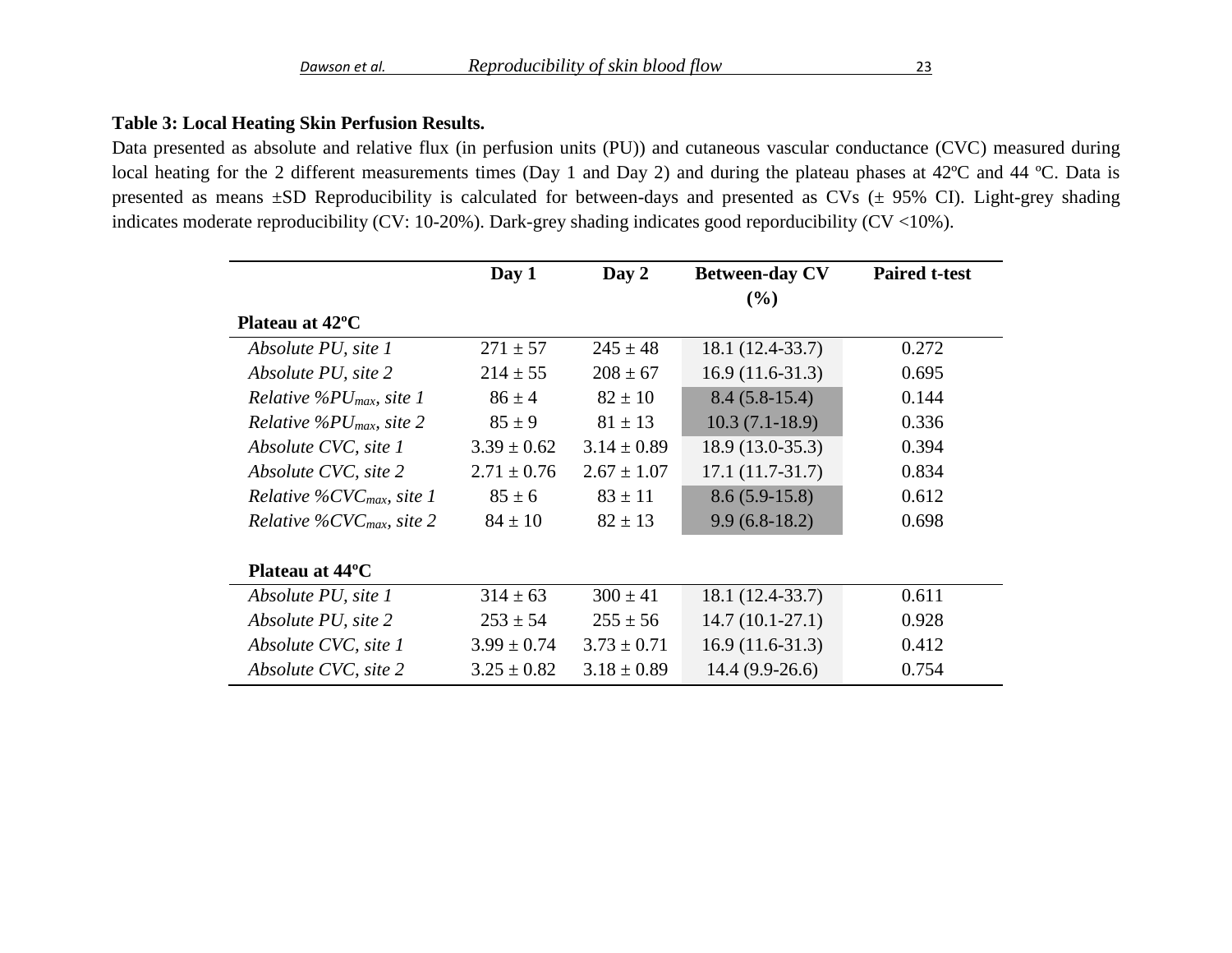# **Table 4: Co-efficient of variation between sites:**

Data presented are between-site (site 1 *versus* site 2) reproducibility is calculated during the 2 different measurements times (Day 1 and Day 2). Furthermore, we calculated the between-day CV when using site 1 for the first measurement and site 2 for the second measurement. Data is presented as CVs (± 95% CI). Light-grey shading indicates moderate reproducibility (CV: 10-20%). Dark-grey shading indicates good reporducibility  $(CV < 10\%)$ .

|                                   | Day 1             | Day 2             |                       |
|-----------------------------------|-------------------|-------------------|-----------------------|
|                                   | CV(%)             | CV(%)             | <b>Between-day CV</b> |
| Baseline (33°C)                   | site 1 vs site 2  | site 1 vs site 2  | $($ %)                |
|                                   |                   |                   | (site 1 Day1 vs       |
|                                   |                   |                   | site $2$ Day $2)$     |
| Absolute flux, PU                 | $33.8(22.9-65.9)$ | 32.4 (22.0-62.8)  | $30.7(20.9-59.1)$     |
| Relative flux, PU                 | 29.1 (19.8-55.8)  | 19.8 (13.5-36.9)  | 29.9 (20.3-57.4)      |
| Absolute CVC, AU                  | 33.8 (22.9-65.9)  | $32.6(22.1-63.3)$ | $30.9(21.0-59.6)$     |
| Relative %CVC $_{max}$ AU         | 29.1 (19.8-55.8)  | 20.0 (13.7-37.4)  | $30.9(21.0-59.6)$     |
|                                   |                   |                   |                       |
| Plateau at 42°C                   |                   |                   |                       |
| Absolute flux, PU                 | 21.3 (14.6-39.9)  | $20.6(14.1-38.5)$ | $31.6(21.4-61.1)$     |
| Relative flux, PU                 | $6.3(4.4-11.6)$   | $5.0(3.4-9.1)$    | $11.1(7.6-20.3)$      |
| Absolute CVC, AU                  | 21.3 (14.6-39.9)  | $20.6(14.1-38.6)$ | $32.2(21.8-62.3)$     |
| Relative %CVC <sub>max</sub> , AU | $6.3(4.4-11.6)$   | $4.8(3.3-8.8)$    | $11.3(7.7-20.8)$      |
|                                   |                   |                   |                       |
| Plateau at 44 <sup>o</sup> C      |                   |                   |                       |
| Absolute flux, PU                 | $20.3(13.9-38.0)$ | 18.5 (12.7-34.4)  | $25.0(17.1-47.4)$     |
| Absolute CVC, AU                  | 20.3 (13.9-38.0)  | 18.5 (12.7-34.4)  | 25.7 (17.5-48.7)      |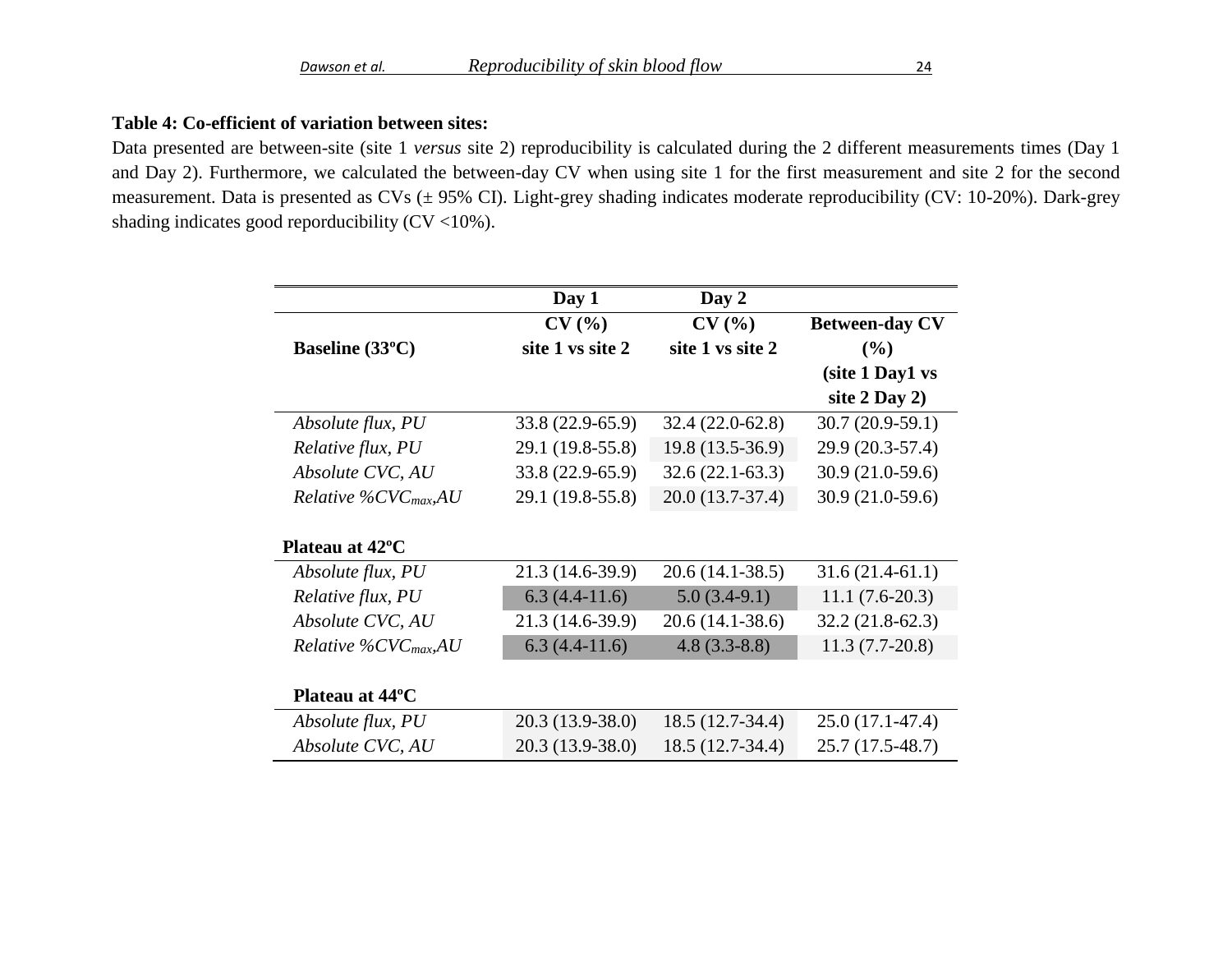#### **FIGURE LEGEND**

- **FIGURE 1.** A representative forearm cutaneous flux response during the slow local heating protocol. For our analysis, we have calculated the average flux over the last 5-minutes of: A. baseline period at 33ºC, B. plateau phase at 42ºC, and C. plateau phase at 44ºC. The first and second arrow indicate the start and finish of the incremental steps involved in the slow heating protocol (0.5ºC/2min30s until 42ºC), respectively. Arrow 2 is followed by 40-minutes for the cutaneous perfusion to reach a stable plateau phase at 42ºC. Arrow three indicates the increment from 42 to 44ºC to assess maximal perfusion. The two spikes during the baseline and early stage of the slow heating protocol, indicated by the asterisk, are the result of slight movement of the arm.
- **FIGURE 2**. Band-Altman plots of difference between days in CVC against the mean of the measurements in site 1 at 33°C site 1 (upper left panel), at 42°C (middle left panel) and at 44°C (lower left panel). Bland-Altman plots of the difference in CVC%max against the mean of the measurements in site 1 at  $33^{\circ}$ C (upper right panel) and at  $42^{\circ}$ C (middle right panel). Middle horizontal line denotes mean value and upper and lower lines denote 95% limits of agreement. Linear regression showed no evidence of proportional bias.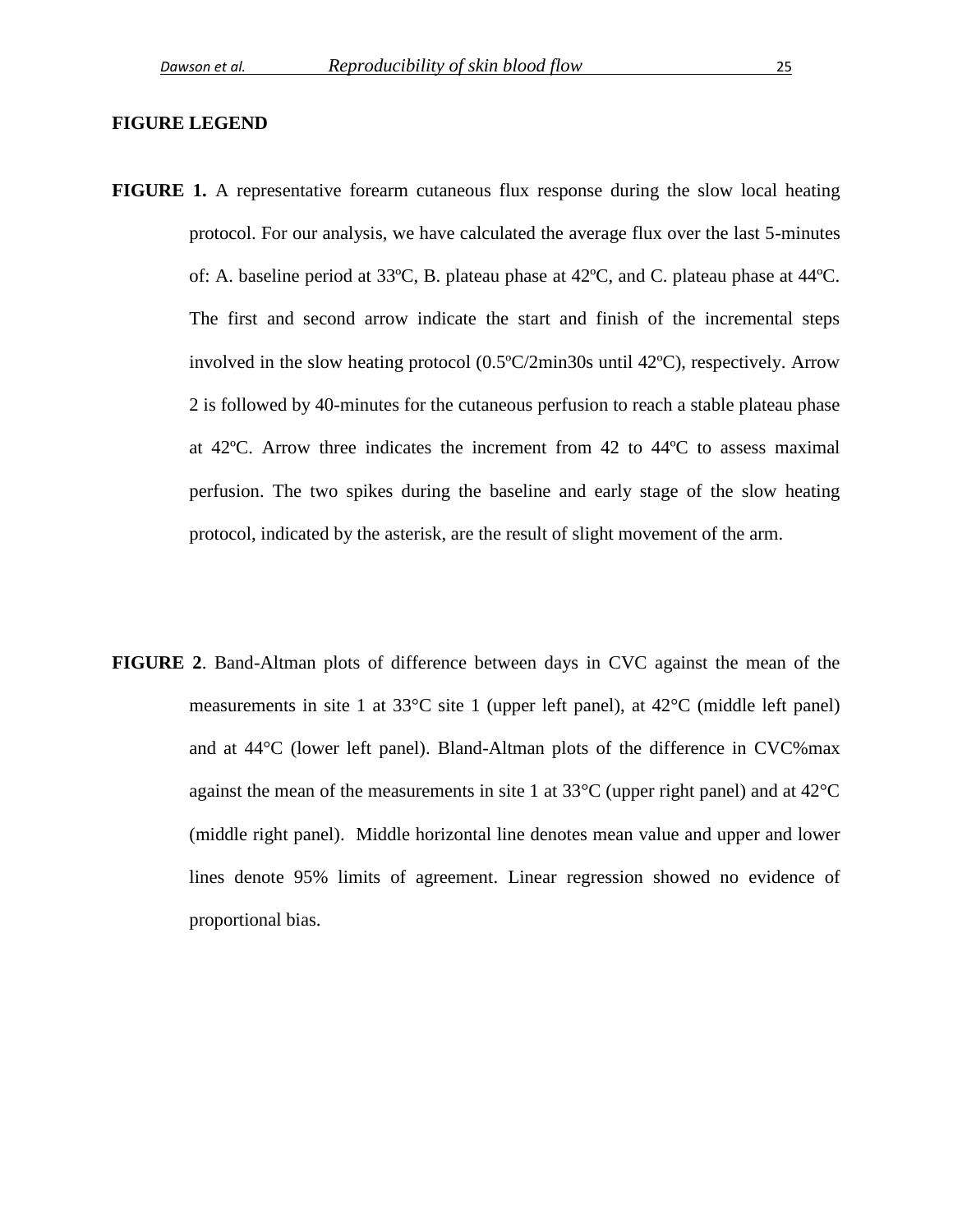